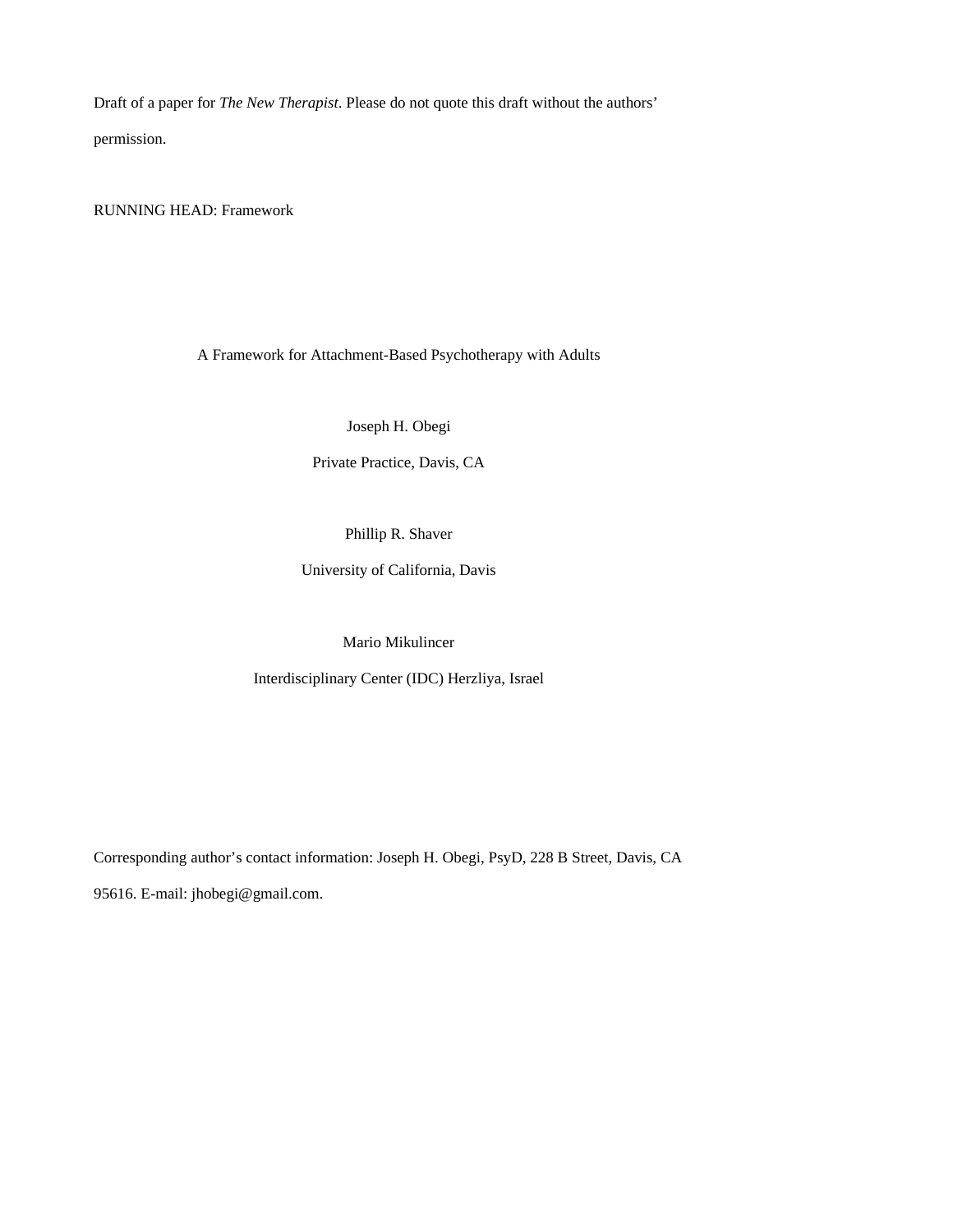Over the past decade there has been an explosion of interest in the clinical applications of attachment theory. Indeed, a number of authors have described *attachment-related therapies*, a term we use to describe any clinical approach that invokes attachment concepts and relies on attachment research to facilitate clinical work. With varying degrees of completeness, authors have described therapies for couples, families, infant-parent dyads, children, and adults. Among these therapies, two broad types can be discerned: attachment-based psychotherapy and attachment-informed psychotherapy (Obegi & Berant, 2009). By *attachment-based psychotherapy* we mean therapy that relies extensively on attachment theory to conceptualize problems, assess personality, and define clinical interventions. In many cases, the efficacy of this kind of therapy has been, or is being, actively researched. In contrast, we use the term *attachment-informed psychotherapy* to refer to therapy in which attachment theory and research are used to inform and supplement clinical practice based on some other established clinical approach (e.g., cognitive-behavioral therapy).

Although we imagine that Bowlby, a psychoanalyst and the founder of attachment theory, would find the proliferation of clinical applications of his theory encouraging, at this point the precise nature of an emerging attachment-related therapy is unclear. Bowlby (1988) himself offered only a brief sketch of how he thought attachment-related concepts and insights could be put to clinical use. Since Bowlby (1973, 1980, 1982) published his landmark trilogy on attachment theory, subsequent theorists have refined his ideas, and many researchers have provided supportive and theory-extending findings. Given this rich but very complicated research context, it is necessary to consider what the central components of an attachment-based psychotherapy should be. We hope that engaging with us in this exercise will orient clinicians to ideas and research that can enhance their clinical work as well as ground the growing number of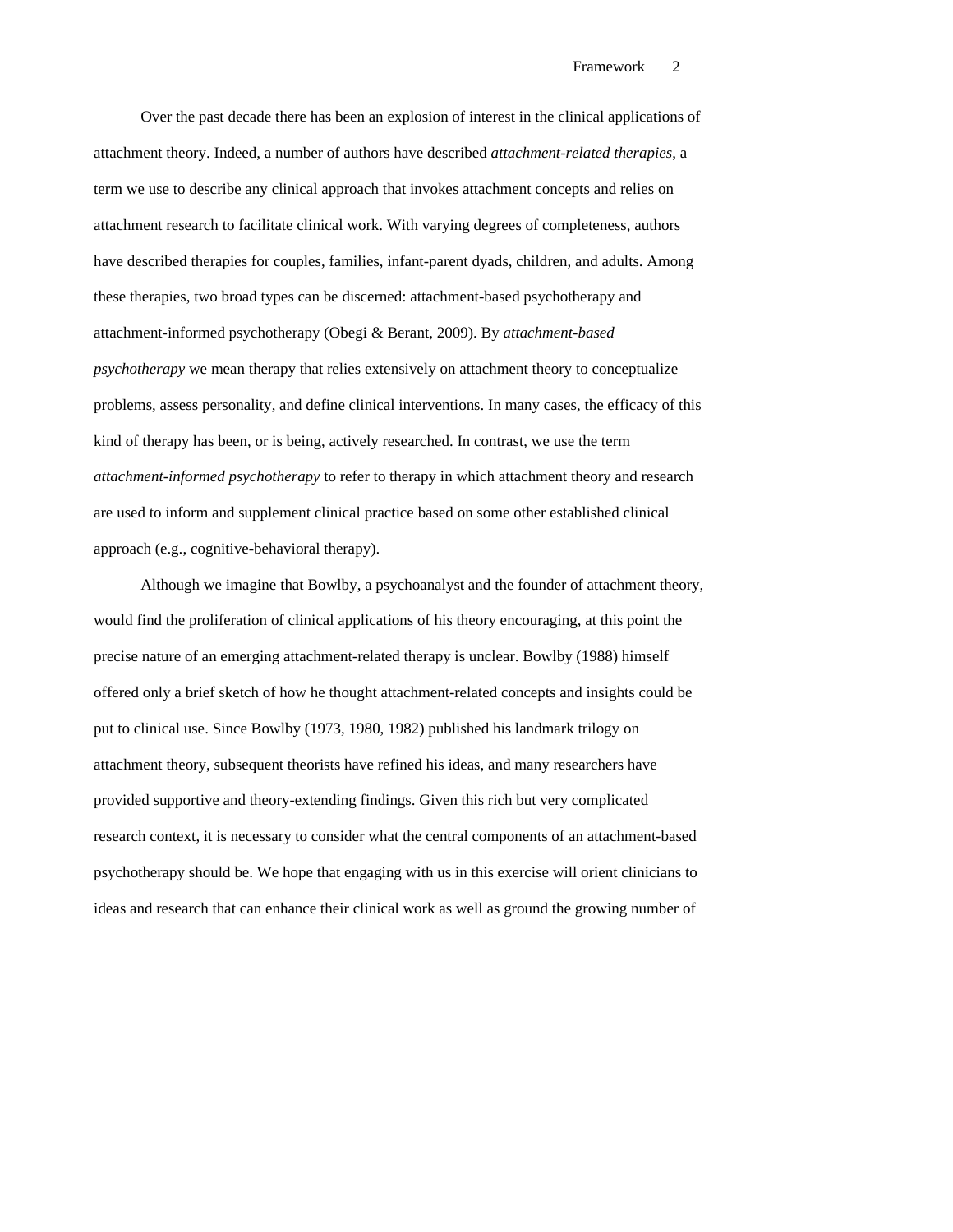attachment-related therapies in a common framework. Of course, our discussion of these issues reflects our personal clinical and research experience; it is only a beginning, a work in progress that remains open to dialogue, further theoretical refinements, new empirical research, and practice-based insights into using attachment theory and research in clinical settings. Our discussion is organized around themes thought to be useful in analyzing any form of psychotherapy (Gurman & Messner, 2003). For the sake of brevity, we present our framework primarily in theoretical terms and refer readers to representative studies and authoritative literature reviews.

## *Historical Background*

As a British psychoanalyst, Bowlby was intimately familiar with psychoanalytic theories, and he was dissatisfied with them, particularly Freud's and Klein's. He viewed them as (a) based too heavily on reconstructions of the past rather than direct observations of early family interactions, (b) increasingly out of step with recent advances in other psychological and biological disciplines, and (c) inconsistent with his clinical experience with patients and their families (Bowlby, 1988). As a result, Bowlby sought to update psychoanalytic theory based on his own observations and research findings from primate ethology, cognitive and developmental psychology, control systems theory, and psychopathology.

In his early clinical work with children and families, Bowlby (1944, 1969) was struck by the degree to which actual experiences in early childhood, particularly early loss of a parent, separation from mother, and troubled interactions with parents, were related to later psychological disturbance. His views were starkly different from those of some of his fellow psychoanalysts, who maintained that universal psychic conflicts and libidinal fantasies, not experience, were the roots of maladjustment. In his extensive review of the effects of maternal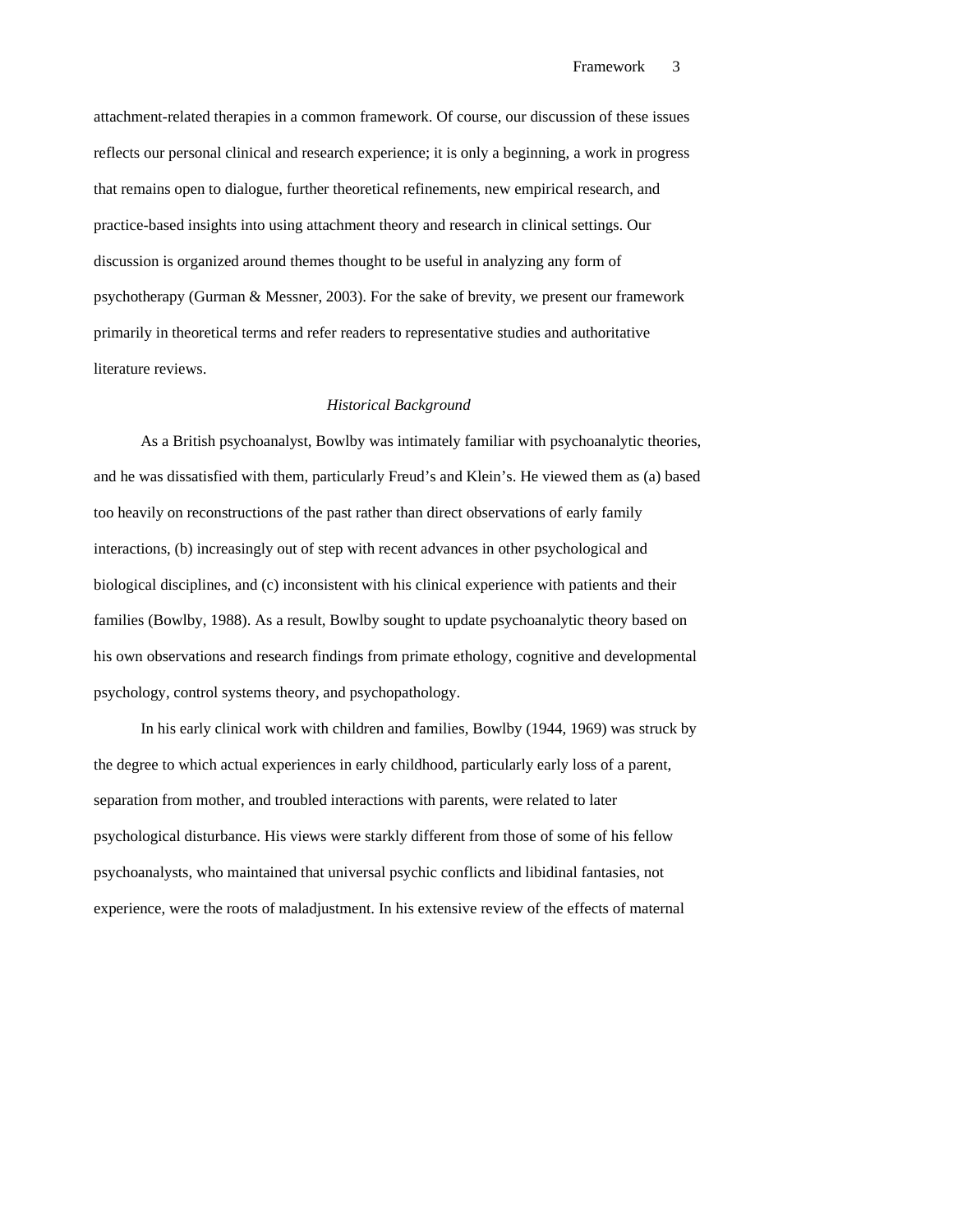deprivation on homeless children in post-World War II Europe, Bowlby (1951) concluded that "maternal care in infancy and early childhood is essential for mental health" (p. 59). He also remarked that there was no available theory capable of explaining the necessity of adequate and ongoing maternal care.

Motivated by this theoretical gap, Bowlby (1969, revised in 1982) drew on various research fields to create attachment theory. He proposed that *attachment*, an enduring emotional tie with a specific other (or small set of others), is central to psychological development and ensures an infant's survival by eliciting care and protection from stronger, wiser figures. He viewed the formation of attachments as a crucible in which personality development, healthy or unhealthy, takes place. Attachment relationships are important because repeated interactions with primary caregivers instill in infants and young children strategies for emotion regulation as well as beliefs and feelings related to security, self-efficacy, and self-worth. Ideally, the emotional tone and quality of early exchanges promotes a steady sense of *attachment security* —"a sense that one can rely on close relationship partners for protection and support, can safely and effectively explore the environment, and can engage effectively with other people" (Mikulincer & Shaver, 2004, p. 159).

Bowlby proposed (1982) that interactions between children and caregivers are governed by an innate *attachment-behavioral system*; later theorists emphasized that the same system shapes behavior in close relationships throughout the lifespan (Fraley & Shaver, 2000). Here we discuss our theoretical refinement and conceptual analysis of this system as it pertains to adults (see Figure 1, based on Mikulincer & Shaver, 2007a). In the first module of the flowchart in Figure 1, threats to physical and psychological safety are monitored, and when one is detected the attachment system is activated and deploys attachment behaviors (e.g., moving closer,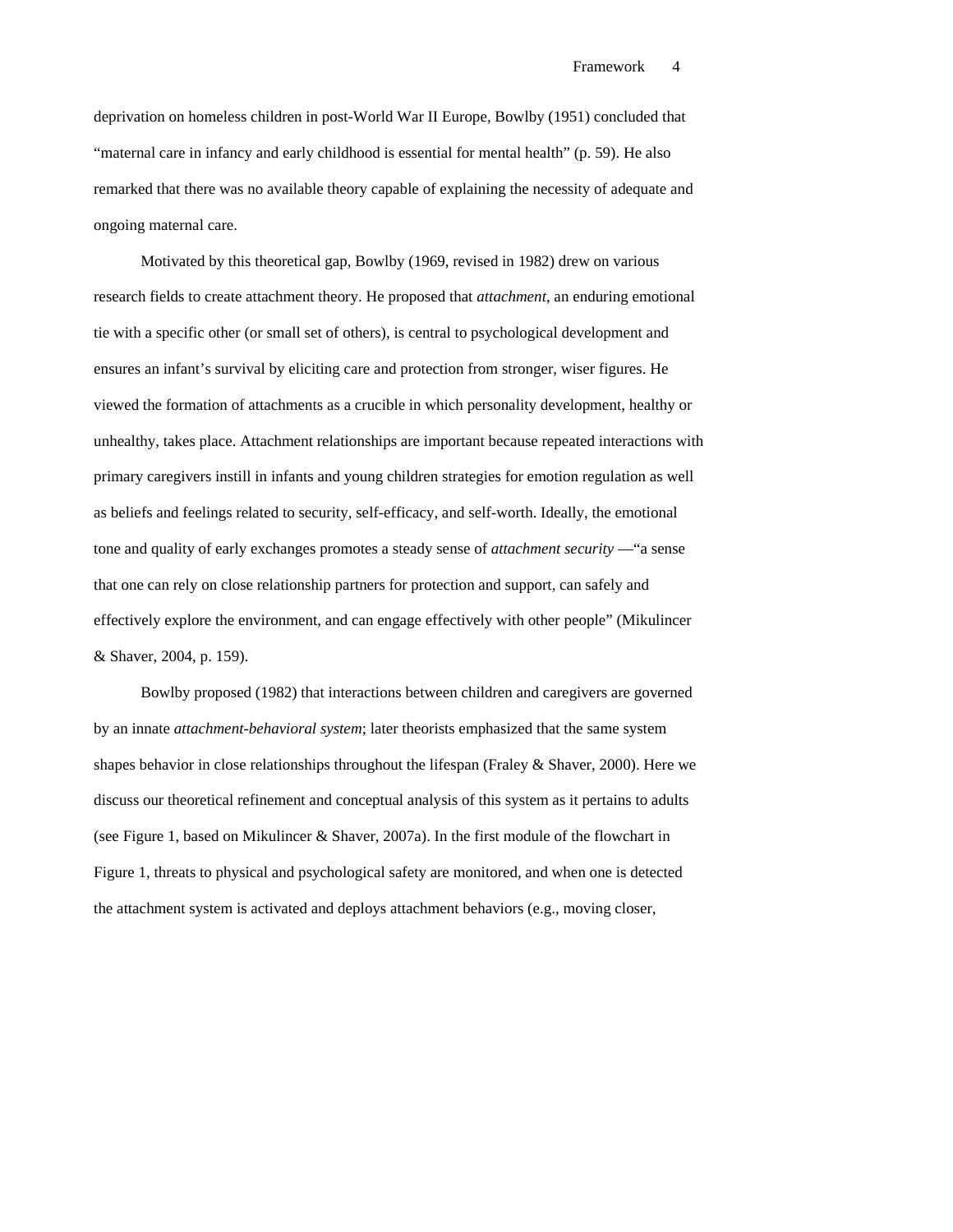calling, conjuring up relevant memories and expectations) intended to bring a person into closer physical or psychological proximity to a preferred, protective figure (an *attachment figure*). When experiences support the primary attachment strategy, which is to seek proximity to a caregiver with the expectation of receiving protection and support, distress is soothed, confidence is recharged, and what we (Mikulincer & Shaver, 2007a) call a *broaden-and-build cycle of attachment security* is triggered (the second module in Figure 1). As we discuss later, this cycle increases psychological resilience and expands perspectives and coping capacities.

On the other hand, when bids for increased proximity are overlooked, rebuffed, or even punished, the resulting helplessness amplifies distress. Given the resulting emotional strain, both children and adults are likely to turn to defensive *secondary attachment strategies* to elicit care. These can be roughly classified as *hyperactivating* strategies (which are anxious, strident, and demanding) or *deactivating* strategies (which involve withdrawal and avoidance). Adolescents and adults tend to use the strategy that has proven most effective with prior caregivers and is therefore the most practiced and automatic. Theoretically, these strategies are rooted in chronically accessible cognitive-affective schemas or *internal working models* (Bowlby, 1982; Bretherton & Munholland, 2008), which adults can quickly tap to predict the behavior of their relational partners and inform interactions with them (Mikulincer, Shaver, Sapir-Lavid, & Avihou-Kanza, in press).

Historically, critics of attachment theory have charged that Bowlby merely swung the pendulum from an overemphasis on internal representations and conflicts to an overemphasis on real experience. Closer to the truth, we believe, is that Bowlby made room for a dynamic exchange between lived experienced and subjective perceptions of it. As he noted, "...it is just as necessary for analysts to study the way a child is really treated by his parents as it is to study the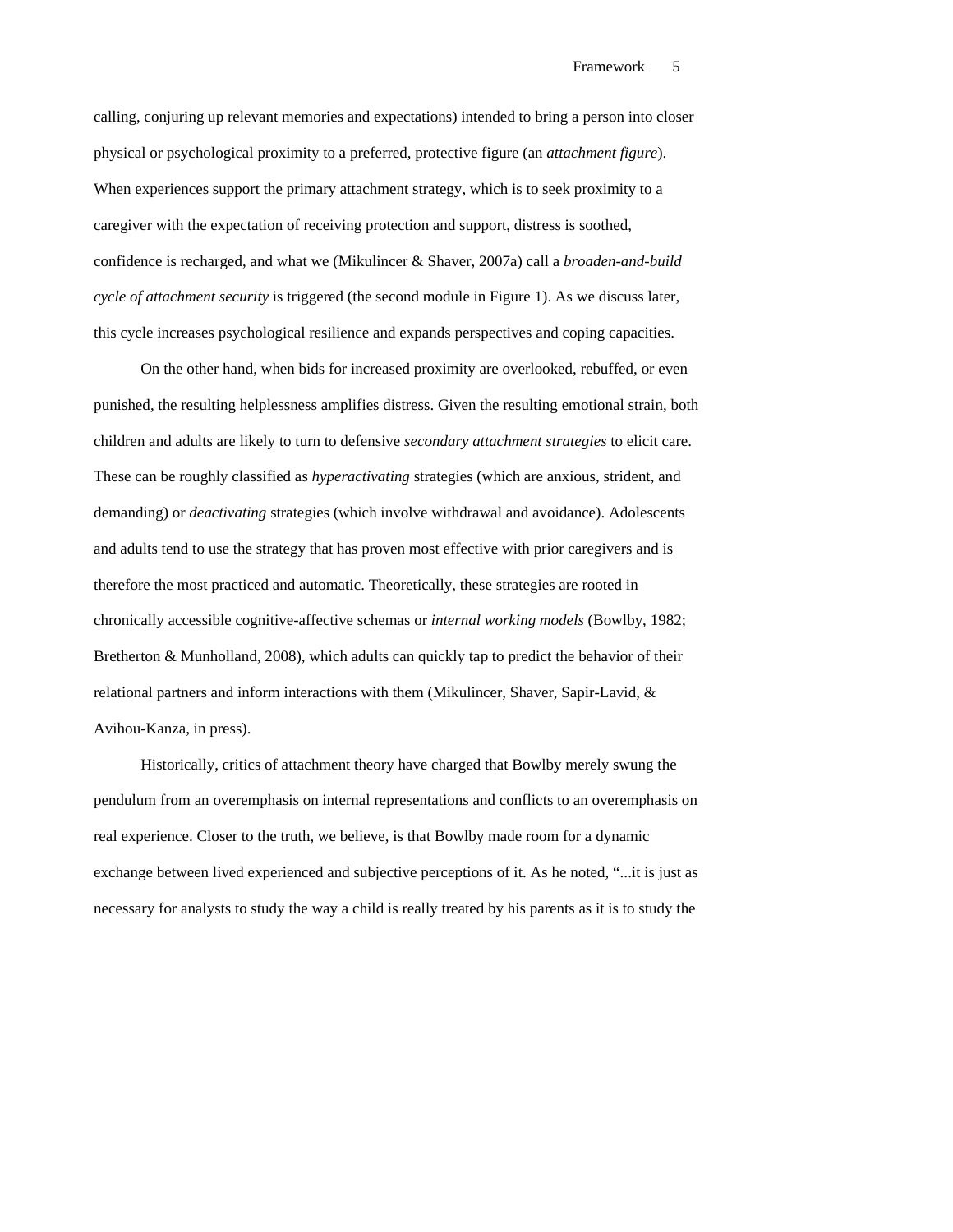internal representations he has of them, indeed…the principal focus of our studies should be the *interaction* [emphasis added] of the one with the other, of the internal with the external" (Bowlby, 1988, p. 44).

Although he wrote little about it, Bowlby did consider how his theoretical ideas might be applied in clinical work (Bowlby, 1977, 1988). Just as good parents provide the conditions that allow infants to securely and curiously explore their world, so, Bowlby thought, effective clinicians create conditions in which patients feel comfortable enough to examine and then reassess internal working models of themselves and their relationship partners. This process involves five main tasks. First, clinicians need to function as attachment figures; they must provide a secure base from which patients can discuss their current problems and past experiences, without fear of recrimination or invalidation. Second, clinicians need to encourage patients to consider how beliefs about themselves and expectations of others influence how they think, feel, and act in relationships, including in the therapeutic relationship itself (the third task). The fourth task involves helping patients assess how current thoughts, feelings, and behaviors may have originated in childhood experiences or in their relationships with parents or other caregivers and subsequent relationship partners. Finally, clinicians need (a) to help patients consider that historical ways of thinking and behaving may not be well-adapted to their current lives and (b) to imagine and practice alternative, healthier ways of coping and interacting.

Beyond providing this outline, Bowlby (1988) also took a stand on some technical aspects of treatment, including the validity of early experience and the desired stance of the therapist. Although he appreciated the role of childhood experiences in shaping personality, his view of these experiences in the context of psychotherapy was multifaceted. On the one hand, he strongly recommended that clinicians elicit and accept accounts of early experience as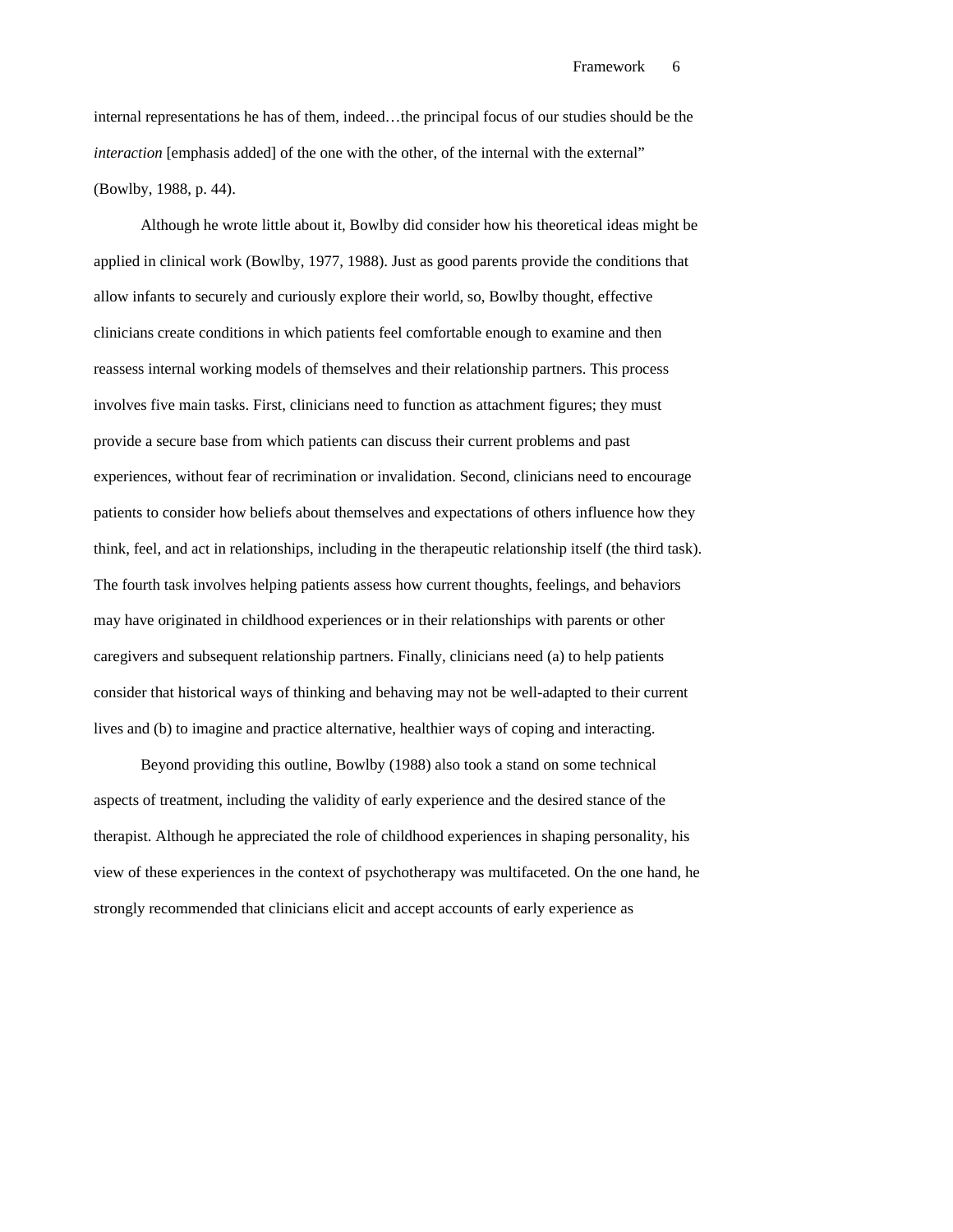"reasonable approximations to the truth" (p. 149), because to do otherwise would undermine the therapeutic relationship. However, he also recommended eliciting detailed accounts as a means to support (or challenge) any sweeping characterizations patients might make of their parents' behavior. Discrepancies are likely to reveal the kinds of misperceptions patients have of their current relationship partners and of the therapist. Bowlby also warned that patients' perceptions of therapists are shaped not only by internal working models (i.e., by transference) but by the way their therapists actually treat them.

 For the most part, Bowlby (1988) thought that treatment should focus on interactions in present-day relationships as well as here-and-now interactions with the clinician, exploring the past "only for the light it throws on [the patient's] current ways of feeling and dealing with life" (p. 141). Bowlby also recommended approaching patients as knowledgeable partners, trusting them to focus on the salient issues and engage in the work necessary for change.

# *Attachment-Related Differences in Defensive Processes*

Attachment theory has a well-articulated and empirically supported view of individual differences in defensive processes. (For an in-depth discussion of attachment-related defensive processes, see Mikulincer, Shaver, Cassidy, & Berant, 2009.) Although early research focused on types or styles of attachment (e.g., secure, anxious, and avoidant styles), recent work suggests that two dimensions of insecurity (Brennan, Clark, & Shaver, 1998)—attachment-related anxiety and attachment-related avoidance––best capture differences in attachment orientations.

People high in anxiety rely on hyperactivating strategies. Despite their best efforts to enlist others' help, anxious adults have frequently experienced severe distress in the absence of reliable and sufficient support. As a result, they tend to view themselves as inept, helpless, and unloved and view relationship partners as likely to be unreliable or insufficiently attentive. These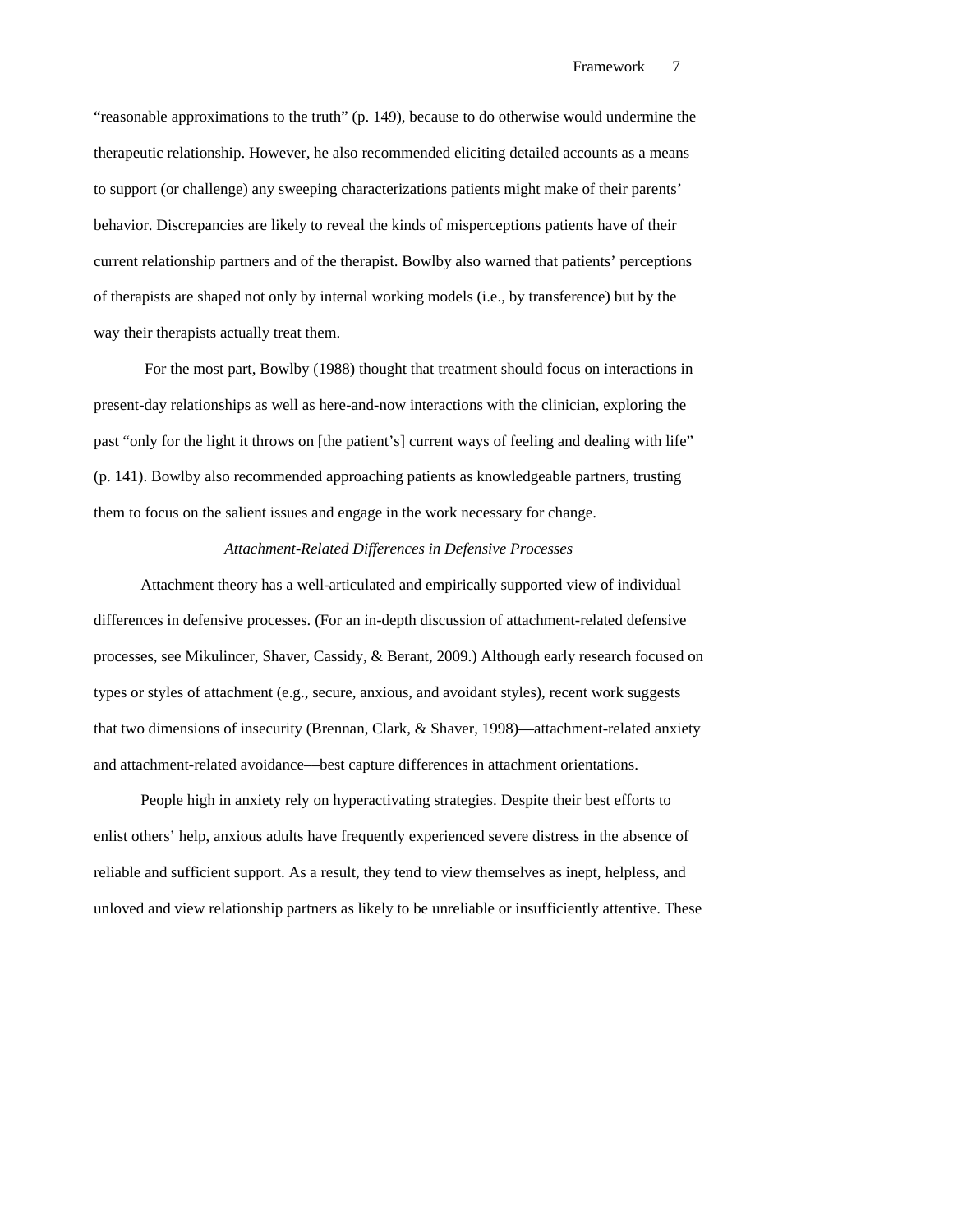negative attributions urgently motivate anxiously attached adults to avoid being alone or without readily available support, and they accomplish this with little regard for the cost of their tactics to their own self-confidence or the strain they place on relationship partners.

Anxious adults rely on three defensive maneuvers: distress amplification, selfdevaluation, and reduction of self-other differentiation. Because they feel that their needs have been overlooked, anxious adults habitually "turn up the volume" of their distress in hopes of rousing relationship partners' attention and aid. They may unintentionally exaggerate their feelings, react strongly and negatively when they perceive a sluggish or inadequate response, and engage in rumination on reasons for feeling angry or jealous. At other times, self-deprecation may be more effective than up-regulating distress. For example, overtly belittling oneself tends to elicit sympathy and reassurance, although it also reinforces others' views of one as overly needy or childish. A third way anxious adults try to keep attachment figures near is to make an extreme effort to be liked or appreciated. To this end, they may sacrifice their own preferences, imagine more twinship (Banai, Mikulincer, & Shaver, 2005, based on Kohut, 1971) than actually exists, and generally placate and over-attend to their partners' wishes. Although the overall strategy behind these tactics is to keep attachment figures attentive and responsive, they can leave relationship partners feeling so drained and coerced that they are inclined, over time, either to withdraw or to respond angrily or impatiently, thereby producing the very responses that the anxious people fear.

People high in attachment-related avoidance have also experienced inadequate responses from attachment figures to their needs and signals of distress but more often in the form of outright rejection or punishment. As a result, in times of distress they are motivated to avoid being humiliated or let down by attachment figures. They tend to rely on deactivating strategies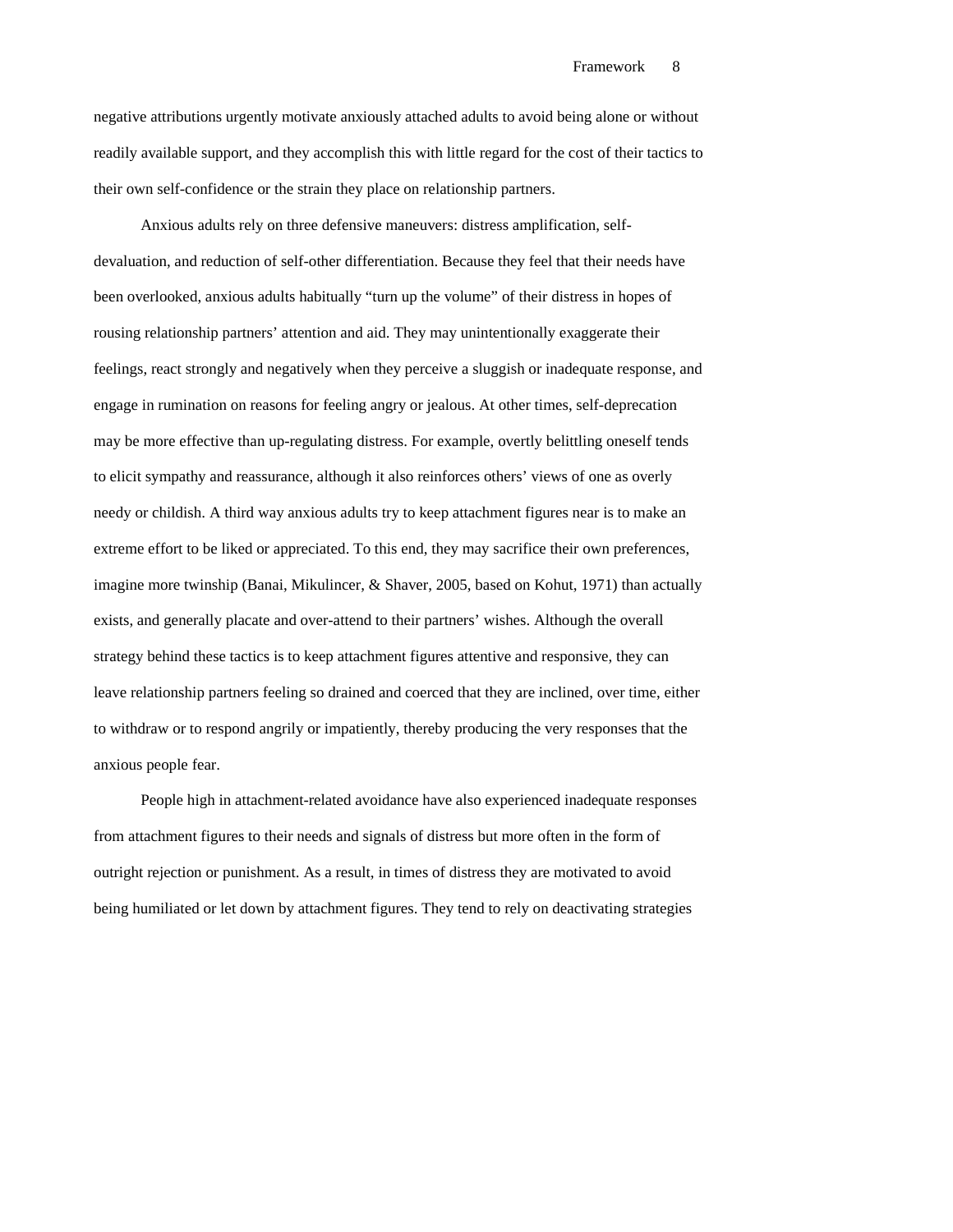to achieve these ends: distancing themselves from feelings of vulnerability or distress and outwardly projecting a composed, independent demeanor. Their first line of defense against experiencing distress is simply to suppress, either consciously or automatically, any attachmentrelated thoughts, feelings, or memories. This decreases the likelihood of feeling vulnerable or being tempted to call on supportive others for support. Another way avoidant adults try to minimize attachment needs is by devaluing both their own dependency needs and the people capable of meeting them. Avoidant adults strive to be independent and self-sufficient, are inclined to project unwanted qualities onto others, and exaggerate the dissimilarities between themselves and others. They further diminish the possibility of feeling vulnerable by inflating their sense of their own value. They may see themselves as especially capable and decline offers of assistance even when their need for it is obvious. Taken together, these tactics give the impression of aloofness and emotional inaccessibility. As a result, potentially supportive figures overestimate avoidant adults' confidence and self-sufficiency, leading them to overlook subtle hints that the avoidant person could use help, raise their expectations for independent coping, and become less accessible.

### *Psychological Health and Pathology*

 In our view, psychological health is closely tied to the history of interactions with caregivers and later relationship partners during times of need. When positive, such interactions have a variety of salutary effects, both immediate and long-term, which are a consequence of what we referred to earlier as the broaden-and-build cycle of attachment security. These effects constitute a resilience resource that lowers susceptibility to mental health problems by maximizing personal adjustment and decreasing reliance on defensive processes (Mikulincer & Shaver, 2007a).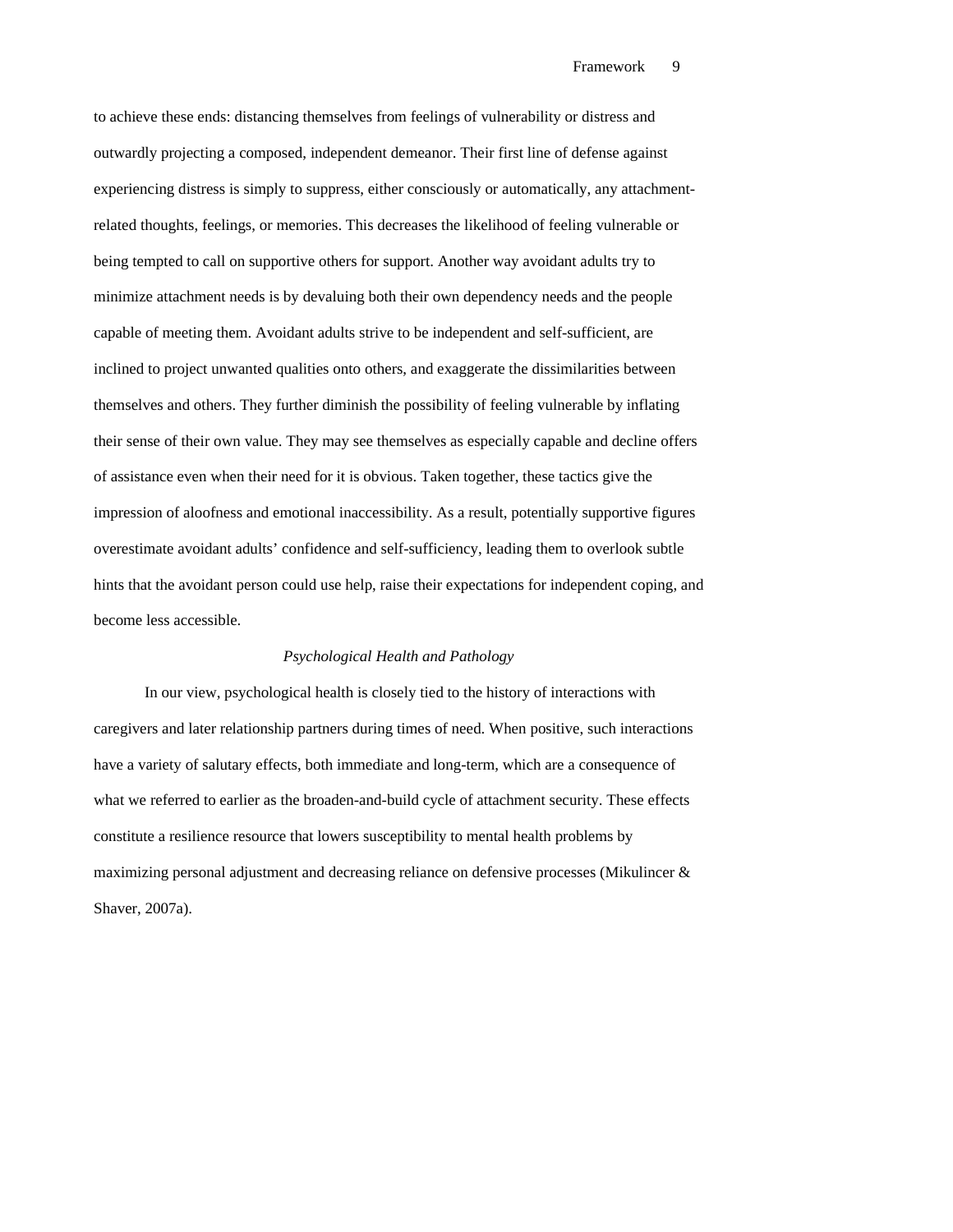The most immediate effect of rewarding interactions with attachment figures in times of need is a sense of safety and security. Beyond obtaining relief from physiological and psychological distress, well-supported individuals receive a boost of felt security that enhances self-efficacy and reduces negativistic thinking that could interfere with effective coping. Repeated experiences of unconditional support create an additional and durable resource: an internalized representation of the self as lovable and capable that can be called upon during stressful times. Along with assuaging suffering and boosting self-worth, interactions with a responsive attachment figure increase peoples' willingness to turn to partners again in the future and increase their confidence that relief and renewal will follow. These kinds of expectations make intimacy safer and more desirable, and ultimately, deepen bonds of affection and trust. With personal and social resources readily available, people experiencing responsive care are more likely to take on challenges, reflect on private but painful thoughts and feelings, and become more compassionate and altruistic. In this sense, attachment security is the foundation of mental health.

In contrast, interacting with unreliable, critical, or rejecting caregivers initiates a downward and potentially destabilizing cycle of insecurity that increases the likelihood of psychopathology. Anxiously attached adults are especially vulnerable. Without assistance, they may become increasingly distressed, devoid of coping resources, cognitively disorganized, and overwhelmed by a stream of pessimistic and self-critical thoughts. If this happens very frequently, it erodes what little self-confidence anxious adults may have and reinforces representations of the self as vulnerable and unworthy. In the long run, insecure mental representations of self and others exacerbate problems in emotion-regulation and self-control and damage close relationships.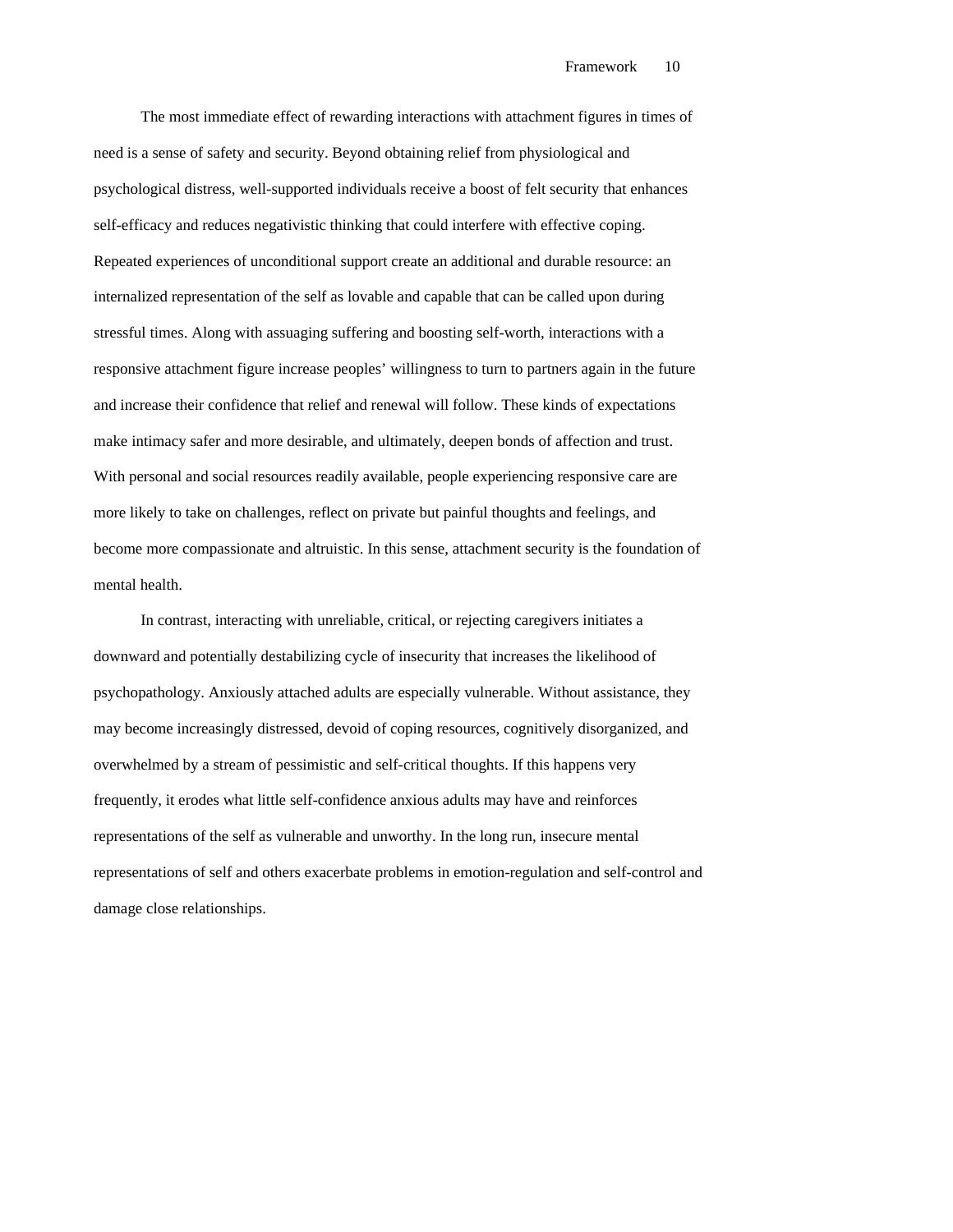Deactivating strategies make avoidant adults less susceptible to the immediate effects of caregiver unavailability; they quickly distance themselves from the source of distress by minimizing if not ignoring their own negative feelings and distract themselves by blaming and escaping. Unfortunately, these tactics may not suffice in protracted periods of stress and may lead to precipitous drops in well-being and increased psychopathology.

Most research on the associations between attachment insecurities and adjustment do not indicate that particular forms of insecurity are connected with specific psychological disorders, although they may predict different forms of personality disorders (Brennan & Shaver, 1998; Crawford et al., 2006). Rather, attachment insecurities appear generally to be non-specific vulnerabilities which, in the presence of other factors, can result in specific psychological problems. Dispositional attachment security, in contrast, buffers people from the effects of daily strain and adversity, although it obviously does not completely immunize them from stress symptoms.

### *The Process of Clinical Assessment*

A good clinical assessment ends with a dynamic formulation that (a) suggests why a particular patient is experiencing particular problems at the present time, (b) describes how the problems are being maintained, (c) predicts treatment obstacles, and (d) identifies useful targets for change. Attachment theory and research can make practical contributions to each of these components.

A central goal of an attachment-informed assessment is to understand how patients uniquely experience and respond to threats to attachment security. Therefore, attachmentinformed clinicians assess a patient's attachment-system functioning at the intrapsychic level (e.g., perceptions, affective experiences and capacities, representations of self and others,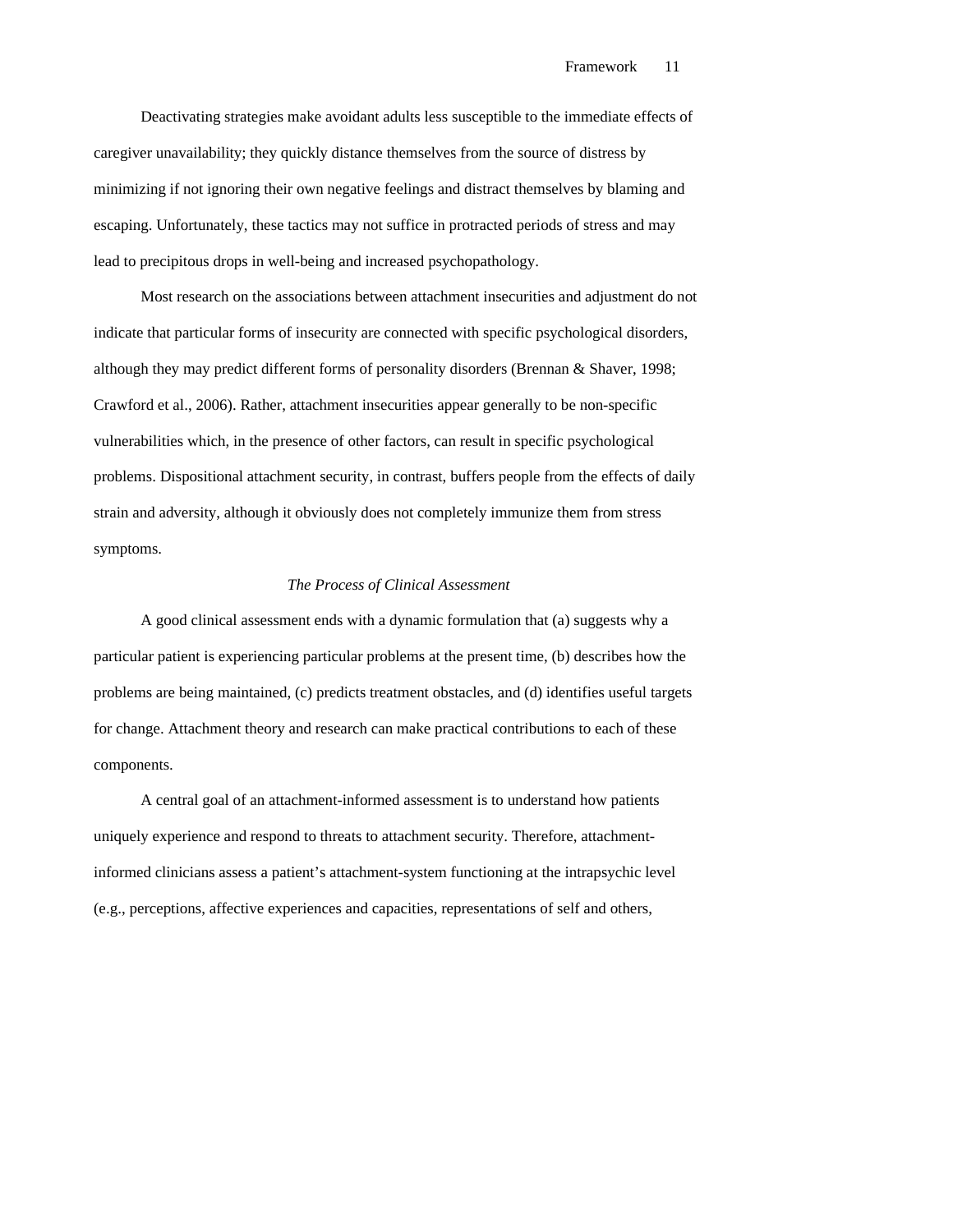defenses, and mentalizing skills), the interpersonal level (e.g., style of relating, quality of relationships), and contextual level (e.g., chronic stressors, availability and quality of support systems). Key components of assessment include taking an attachment history, attending to narrative style, and collecting data on attachment-related mental representations. The goal is not to definitively determine attachment style (e.g., secure, anxious, or avoidant)—the style may change over the course of therapy and may be different with different attachment figures—but to develop hypotheses about the idiosyncratic workings of a patient's attachment system, his or her reliance on specific attachment-related strategies, and the developmental origins of these strategies (Slade, 2004).

## *Attachment History*

An attachment history is an account of relationships and events, both past and present, that have shaped patients' understanding of themselves and their interpersonal relationships. Taking a history requires eliciting narratives about childhood relationships with parents or other significant figures in childhood, past intimate adult relationships, and relationships with current attachment figures (e.g., romantic partners). Attachment-informed clinicians use a semistructured approach that takes cues from the Adult Attachment Interview (AAI; George, Kaplan, & Main, 1996; for an overview of research based on the AAI see Hesse, 2008). Answers to questions from this interview draw the clinician's attention to the availability, responsiveness, and stability of attachment figures, significant separations or losses, and attachment injuries (e.g., gross betrayals of trust such as abuse in childhood or infidelity in romantic relationships; Johnson, Makinen, & Millikin, 2001).

*Narrative Style*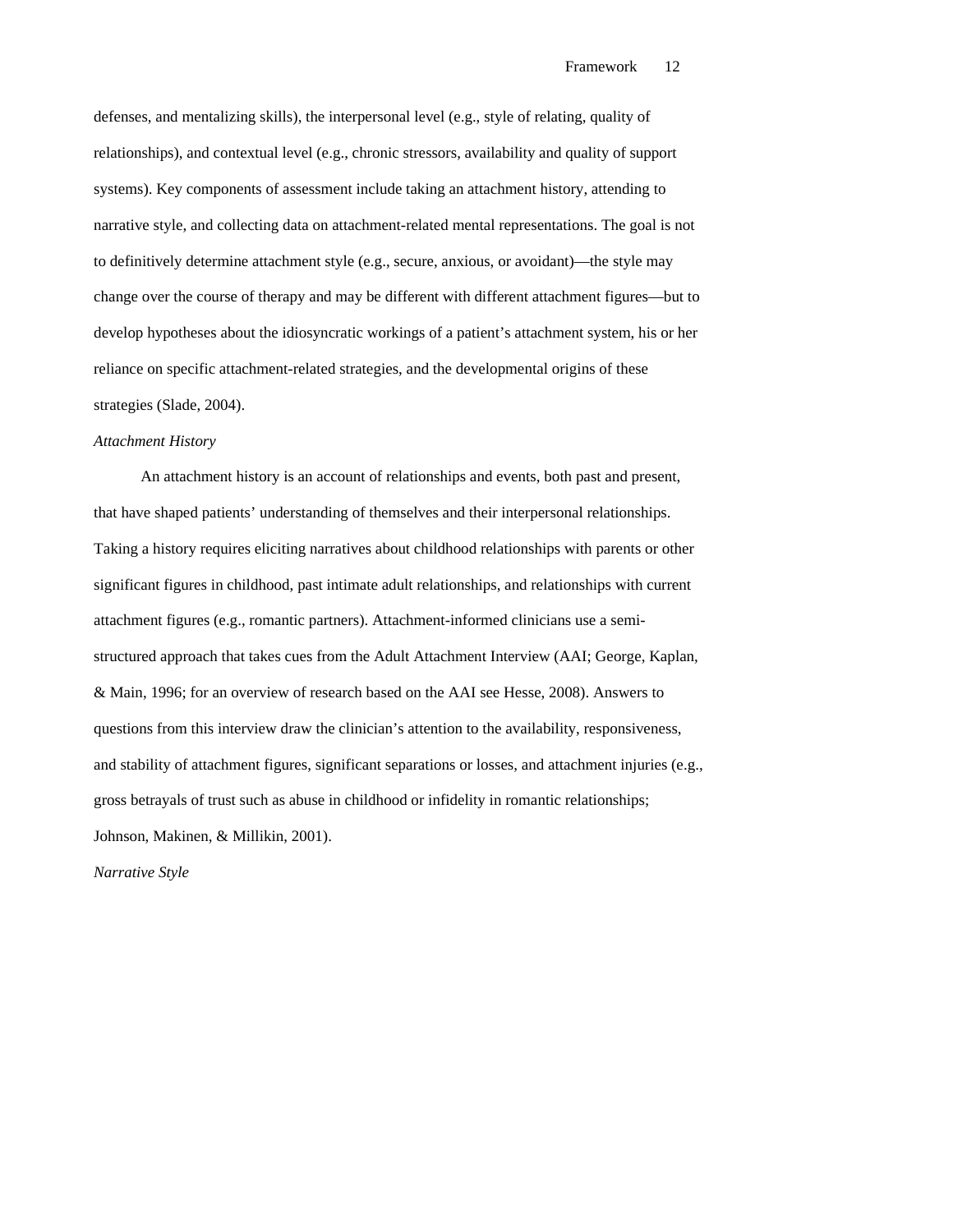Researchers have discovered that how a person delivers a narrative about his or her attachment history is often more important than the content of the narrative. That is, attachment strategies are so intertwined with defenses and cognitive processes that they influence the structure of one's oral language (Hesse, 2008). To give a coherent narrative, patients must generally maintain a collaborative stance (i.e., present their story without losing track of the interviewer's questions or the purpose of the history taking), give information that is relevant and comprehensive but reasonably succinct, be clear and well-organized, and support any general descriptions with evidence. Insecurely attached people tend to violate these rules of adult conversation in systematic ways. For example, avoidant adults, consistent with their goal of minimizing felt distress and defensively preserving self-esteem, tend to give terse accounts and are either unable to support idealized descriptions of parents or partners with specific episodic memories or unknowingly offer memories that contradict them (e.g., describing a relationship with one's mother as loving but then giving an example in which the mother placed the child's safety at risk). This is a narrative style that Holmes (2001) calls "clinging to rigid stories" (p. 88). Anxiously attached adults, given their chronic difficulties with emotion regulation, tend to produce rambling narratives punctuated with anger and nonsense words ("…and then da-de-da") or vague descriptions ("I was there and he was there and there it was"), a form of narrative that Holmes calls "being overwhelmed by unstoried experience" (p. 88).

Attachment-informed clinicians are interested in the degree of coherence in attachment narratives because it reveals (a) how well patients can mentalize and articulate feelings and (b) deficits in mentalizing that may be related to attachment insecurities. For example, the terseness of avoidant narratives suggests a disinterest in one's own or others' mental states, or at least a reluctance to reflect on them, particularly mental states suggestive of vulnerability such as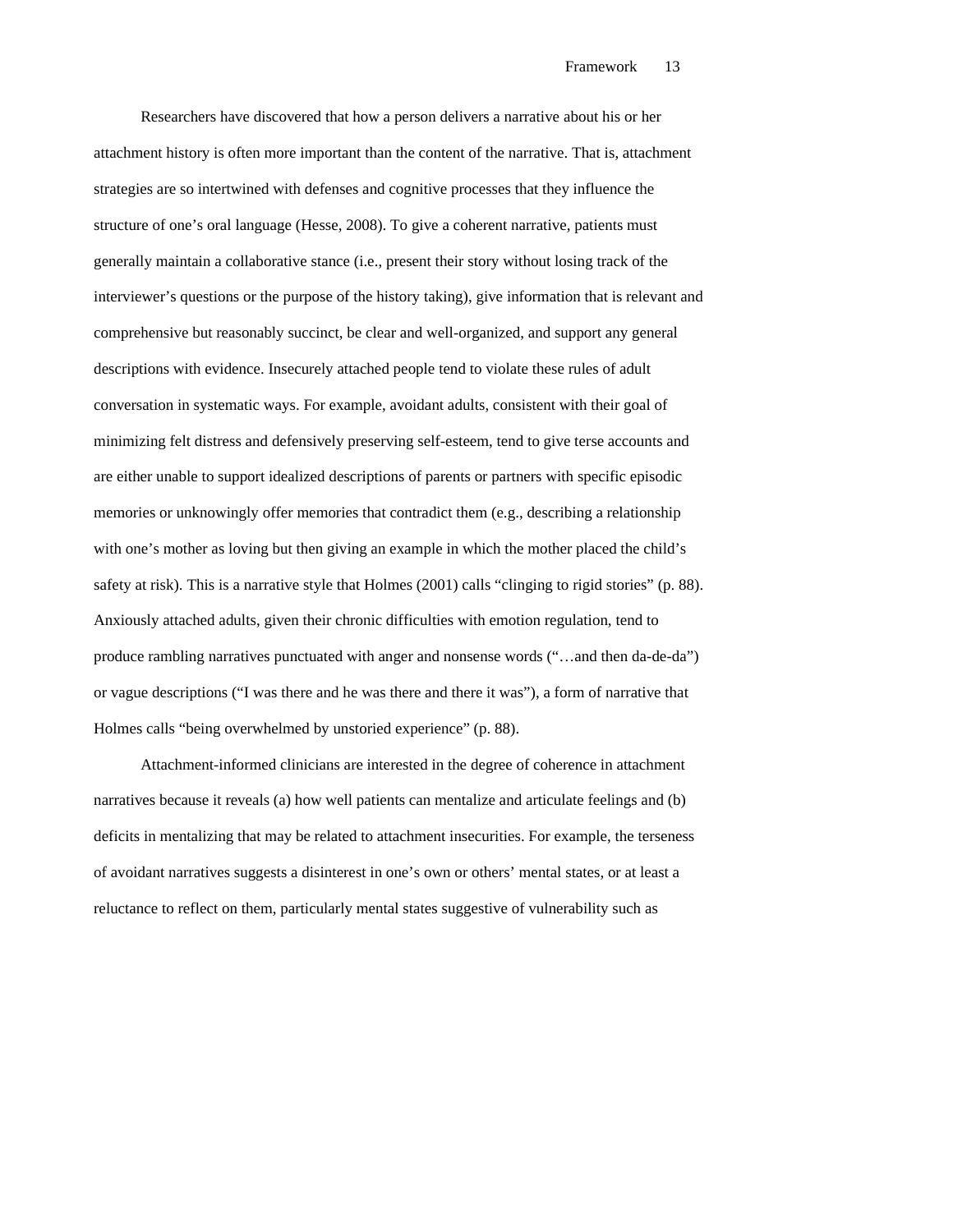sadness, fear, or shame. One of Obegi's patients, when asked about how he felt when his partner did not respect his wishes, predictably replied, "I dunno…weird." He was also unable to imagine why he felt compelled to engage in anonymous sex after experiencing a frustrating interaction with his primary partner.

## *Attachment-Related Mental Representations*

Attachment-related cognitive-affective representations are composed of thoughts, beliefs, emotions, and behavioral tendencies. Attachment-informed clinicians collect information on each of these components to create detailed portraits of their patients. They are particularly interested in how these representations manifest themselves in response to stressors such as hurt feelings, illnesses, anxieties, or losses. They are interested in questions such as: How do patients respond cognitively, affectively, and behaviorally to threats? Do they confidently turn to attachment figures or withdraw? In times of need, how do they perceive themselves and relationship partners' responses? How do they feel about intimacy and closeness? What are they likely to do during interpersonal conflicts?

Data on these attachment-related representations are also gathered from observations of patients' in-session behavior. Pursuing and participating in therapy is a microcosm of attachment system functioning. First, patients seek treatment because they are experiencing psychological distress. Second, they direct attachment behaviors (calling prospective therapists, engaging in weekly sessions) toward someone they hope will be a responsive and knowledgeable provider of support and guidance. Third, they monitor their moment-to-moment sense of security and, based on their therapists' verbal and nonverbal behavior, judge whether it is safe to continue exploring or necessary to avert shame and discomfort. During this process, patients reveal their feelings about dependence and intimacy, and show how they elicit and accept support and comfort. (Of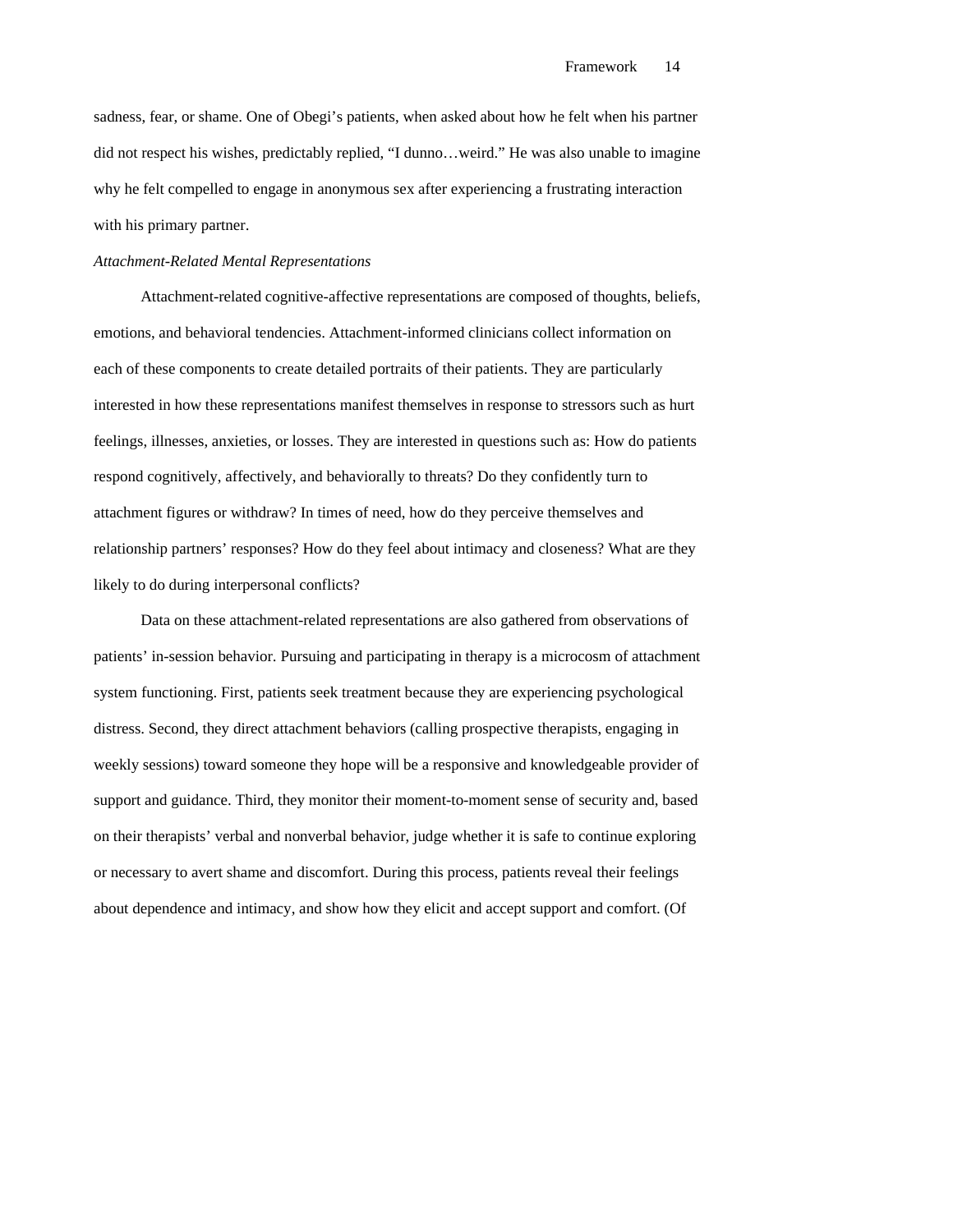course, clinicians reveal as much about their own attachment and caregiving strategies as they *become* an attachment figure.)

A third source of insight into patients' attachment dynamics is paper-and-pencil measures. Abundant research indicates that peoples' reports of conscious beliefs, attitudes, and behaviors in intimate relationships are a valid means of assessing attachment security. Results from measures such as the Experiences in Close Relationships questionnaire (ECR; Brennan et al., 1998) can give clinicians a rough idea of how anxious or avoidant their patients are. (Of course, it must be remembered that such reports are susceptible to distortions caused by limited insight or defensive responding; see Gjerde, Onishi, & Carlson, 2004.) Analogous measures of attachment security in the therapeutic relationship also exist (e.g., Mallinckrodt, Gantt, & Coble, 1995), and Westen, Nakash, Thomas, and Bradley (2006) have devised a promising clinicianrated questionnaire that assesses both narrative and interpersonal indicators of attachment security.

### *Salient Attachment Issues*

Data collected on attachment history, narrative style, and attachment-related representations will usually yield one attachment-related issue that is the most salient and relevant to treatment (Hardy et al., 2004). Exposure to this issue would predictably evoke the maladaptive attachment strategies that have made a patient vulnerable to current problems and that play a contributing role in perpetuating these problems. Stated differently, the goal of case formulation is to delineate the circumstances and factors that block the broaden-and-build cycle that would normally flow from attachment security. Once these blocks are identified, a dynamic formulation can be created, usually comprising four components: (1) the precipitating attachment-related events; (2) the typical cognitive-affective meanings ascribed to these events;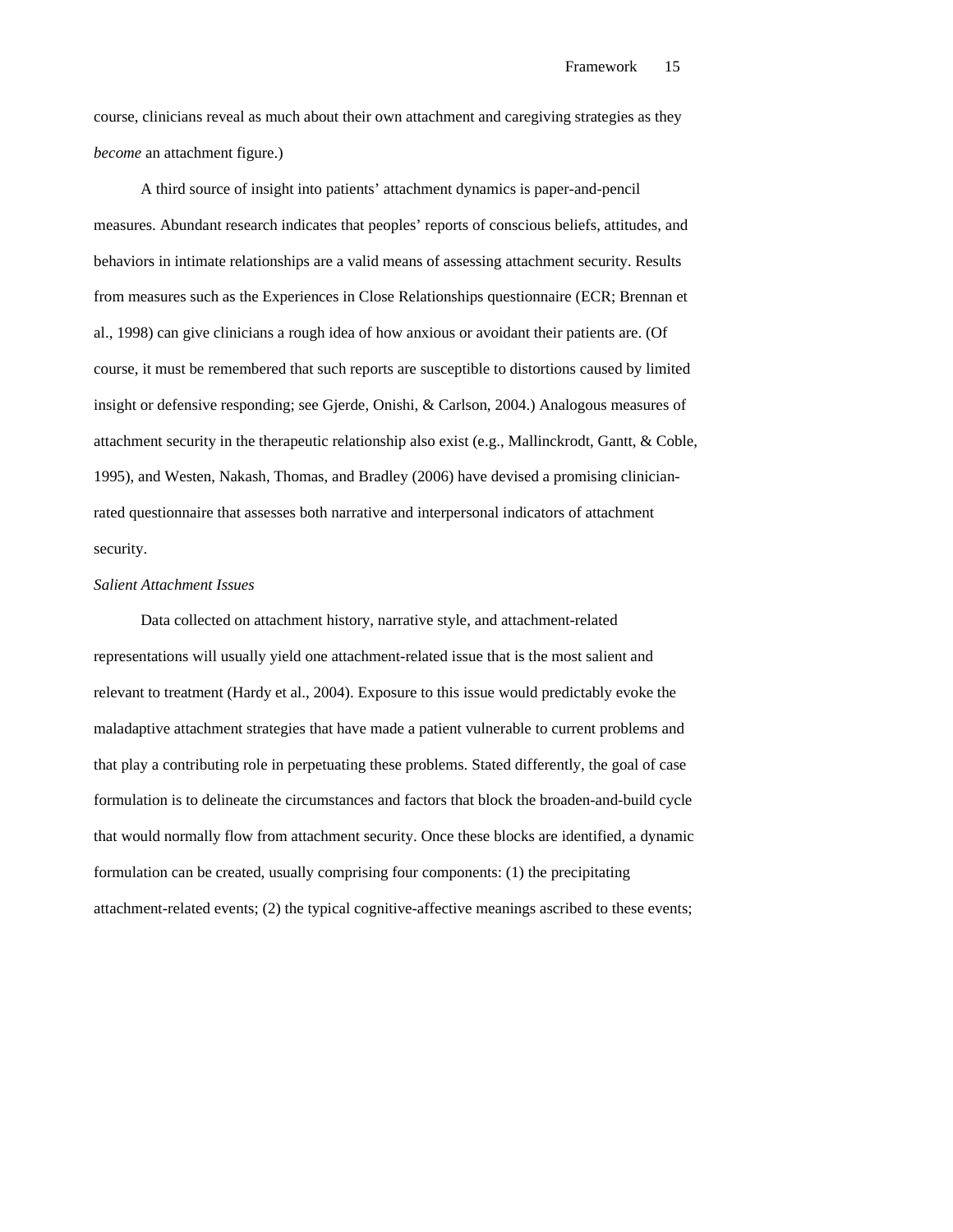and (3) the strategies patients use to cope with these events and their subjective meanings, strategies that leave patients susceptible to (4) the socio-emotional problems that prompted treatment.

## *The Practice of Therapy*

Because attachment insecurities are maintained by poor self-esteem, problematic belief systems, and deficits in emotional regulation and interpersonal skills, targeting any of these areas is likely to stimulate change (Cobb & Davila, 2009). There is little in attachment theory that elevates the importance of one of these areas above the others or that privileges one set of therapeutic techniques over another. Rather, attachment-related psychotherapies aim to construct or fortify a broaden-and-build cycle of attachment security by (a) creating a climate of security that at least partially relieves stress and promotes positive affect so that emotional resources can be directed to effective problem solving, and (b) encouraging exploration, learning, and independent coping. There is a diverse array of clinical attitudes and techniques, culled from various therapeutic approaches, which can be marshaled to initiate or restore and then perpetuate the broaden-and-build cycle. Thus, the following discussion is less about specific techniques than about how an attachment-informed approach organizes and focuses what we already know about the practice of psychotherapy.

## *Creating a Climate of Security*

Above all, attachment-informed clinicians endeavor to create a *climate of security*, without which the broaden-and-build cycle cannot begin. Such a climate requires certain therapeutic attitudes and practices, many of which overlap with those described by Rogers (1961). In our terms these are defining features of security-enhancing attachment figures. Thus, adopting an attachment-informed approach means endeavoring to be consistently trustworthy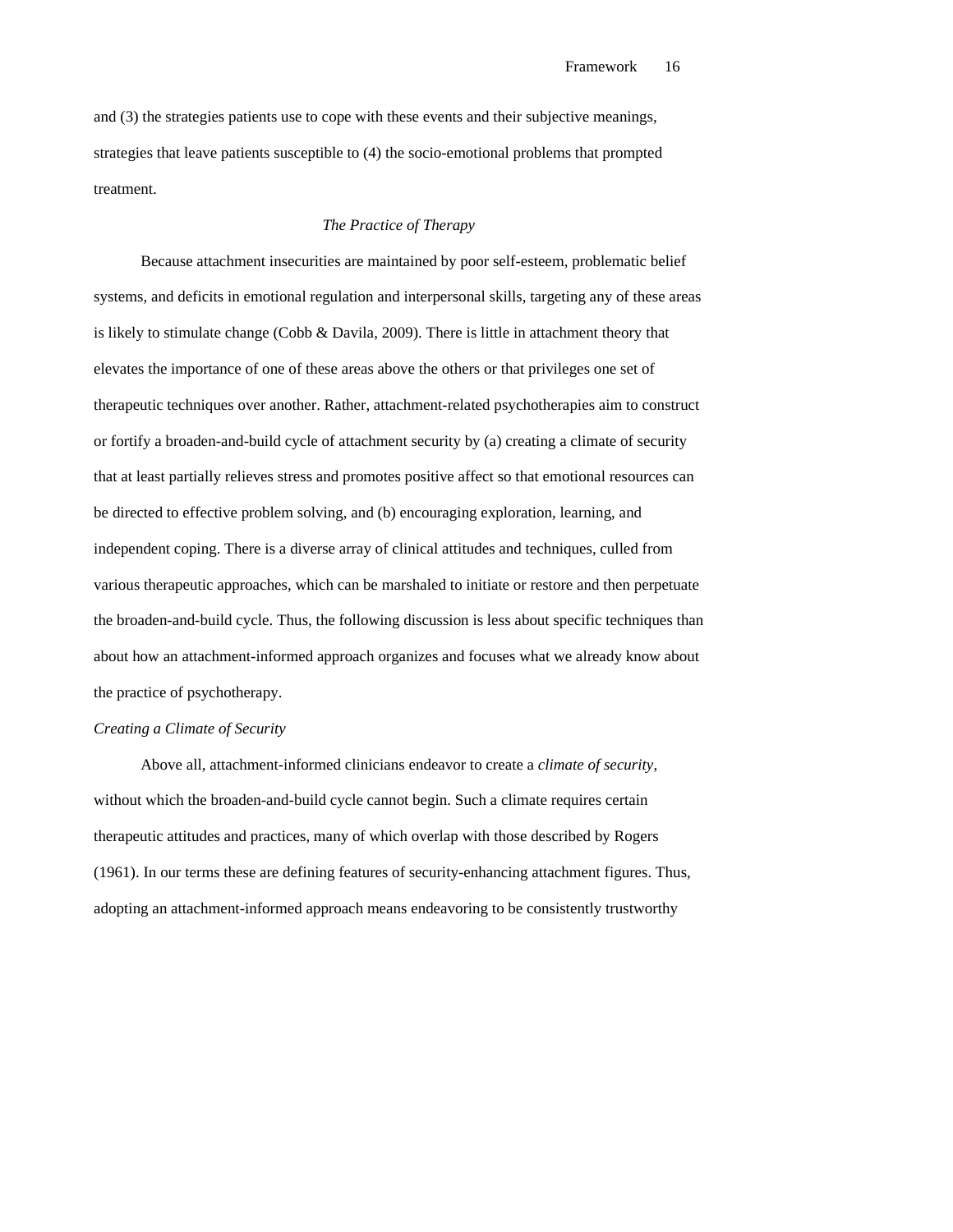and dependable in-session, having therapy practices that transparently communicate what can and cannot be done within a practice (e.g., hours of availability, limits of confidentiality, and other aspects of informed consent), and giving advance notice of upcoming changes in availability. It also means creating a permissive and sufficiently accepting setting where patients can disclose as freely as they are able. They should be able to feel confident that they will not be shamed or invalidated as they disclose their problems and concerns. Creating a securityenhancing climate requires assuaging patients' distress, at least to some degree. This may come in the form of acceptance, nonjudgmental listening, instilling hope, reframing, or an active focus early in treatment on symptom reduction. These and other practices communicate to patients that a wise, kind, reliable, and committed person is at their side. Over time this should engender patients' inner confidence that help is nearby, that emotional equanimity can be restored, and that crises can be weathered between sessions with their security-enhancing attachment figure. *Customizing Treatment Based on Attachment Security* 

A further step in creating a security-enhancing climate involves customizing aspects of treatment based on a patient's unique pattern of attachment-system functioning. For example, early in treatment anxious and avoidant patients differ in what feels safe and secure and what constitutes a comfortable therapeutic distance (Mallinckrodt, Daly, & Wang, 2009). As a result, the levels of validation and reassurance desired by anxious patients will be perceived as noxious to avoidant patients and perhaps lead them to drop out before treatment makes much progress. In a qualitative study, Mallinckrodt et al. (2009) found that attachment-informed clinicians endeavored to provide treatment that was initially, though not totally, congruent with patients' preferred level of intimacy. Then, when sufficient rapport (i.e., attachment security) was established, they consciously and gradually shifted toward a more optimal therapeutic distance.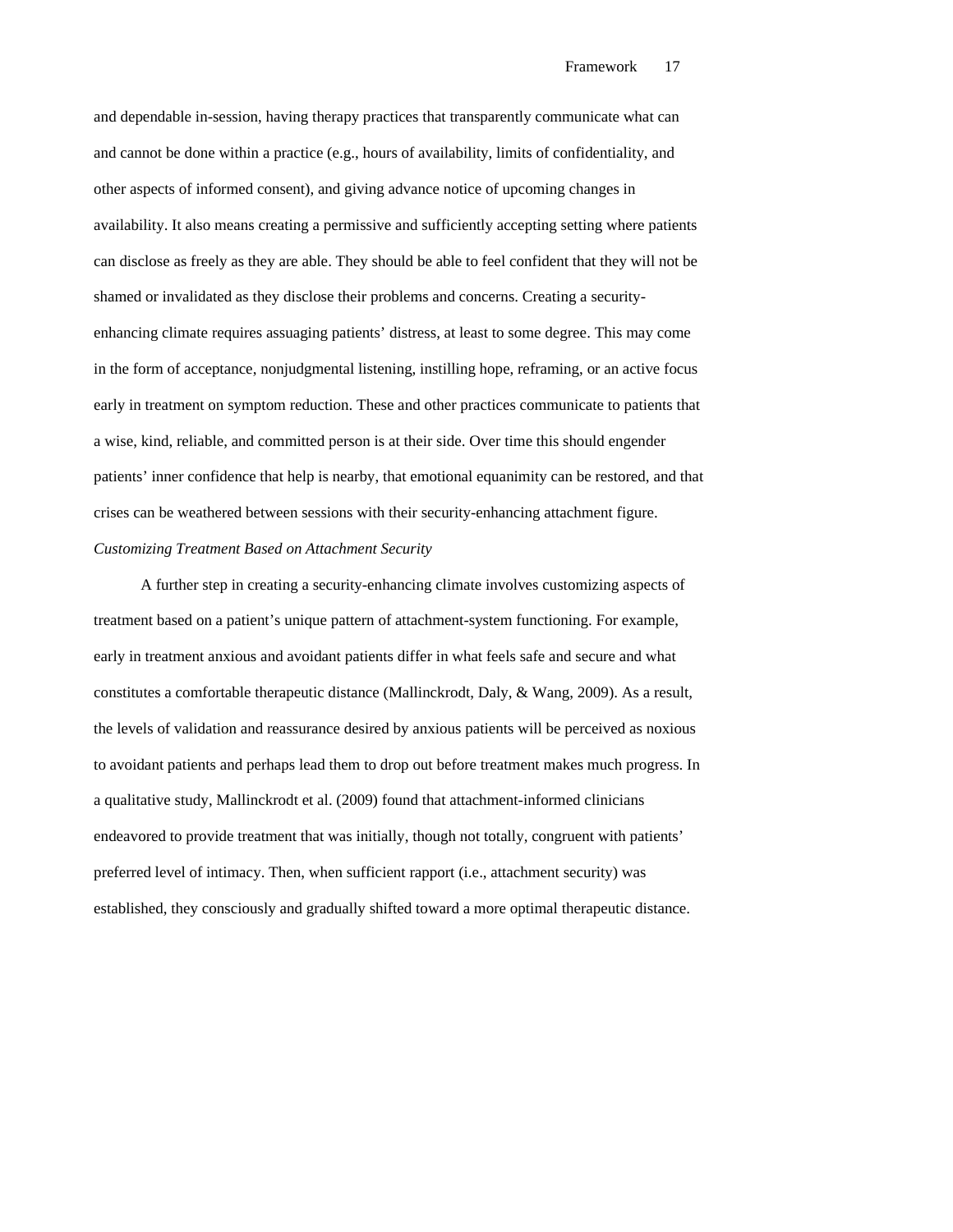Differences in patients' attachment orientations may also be relevant in determining the effectiveness of specific types of intervention. McBride, Atkinson, Quilty, and Bagby (2006), for example, found that avoidant adults diagnosed with depression fared better in a cognitivebehavioral treatment (CBT) than in an interpersonal treatment, perhaps because CBT interventions are consistent with avoidant people's goals of maintaining emotional control and self-sufficiency.

Attachment-informed clinicians also choose interventions according to the specific deficits inherent in the attachment strategies used by insecure patients. Numerous interventions can address one or more of these deficits. To name just a few: cognitive techniques can challenge distorted ways of thinking that perpetuate attachment insecurities; emotion-focused techniques can promote better emotion regulation and communication of relationship needs; behavioral experiments can undermine long-held beliefs; narrative techniques can loose the grip of rigid personal accounts that artificially narrow response alternatives; and psychoeducation can redress skill deficits. (For a discussion of how different therapeutic approaches can be supplemented by attachment concepts, see Obegi & Berant, 2009.)

Lastly, we wish to mention one promising technique that may be worth adding to an attachment-informed toolbox: visualization of a security-enhancing figure. This guided imagery technique, first discussed clinically by Johnson (2009), is intended to jump-start the broadenand-build cycle by invoking a mental representation of an actual or symbolic figure that patients regard as responsive and encouraging. A substantial amount of research suggests that cognitively exposing people to security-enhancing images, via conscious effort or subliminally, increases curiosity, flexible learning, positive expectations of partners, and altruistic tendencies (for a review see Mikulincer & Shaver, 2007b).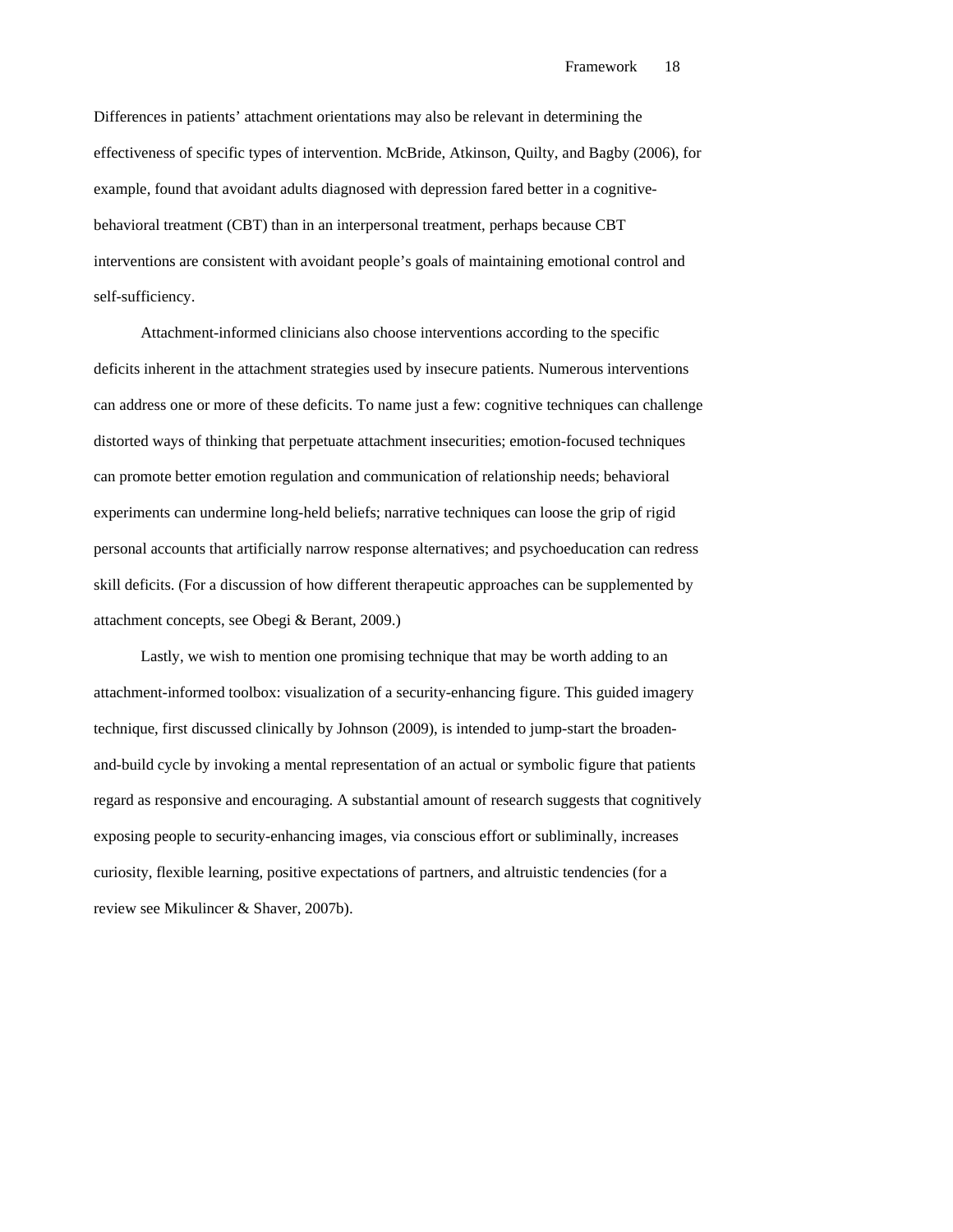### *The Therapeutic Relationship*

Psychotherapy provides an important opportunity for patients to build a secure attachment to a therapist: Due to their level of distress, patients seek out stronger, wiser figures, meet regularly with them, and find the contact to be soothing and revitalizing. With repetition, this sequence solidifies therapists' place in patients' emotional lives. In fact, what is typically understood as the therapeutic bond in the clinical literature on the "therapeutic alliance" is arguably better understood as the an unfolding of an increasingly secure attachment to a therapist (for an in-depth discussion see Obegi, 2009). Moreover, the positive therapeutic lessons that occur in this deepening and increasingly influential relationship become the brick and mortar of the patient's increasing psychological resilience.

Over time, patients can build positive mental representations of self and others based on their interactions with the therapist. Insofar as therapeutic sessions have been comforting and supportive, patients construct a mental representation of their therapists' sensitive and dependable responsiveness, thereby laying a foundation for *security-based self-representations* (Mikulincer & Shaver, 2007a). With repeated experiences of acceptance, nurturance, and safety, patients gradually begin to see themselves as worthwhile, capable people, and they incorporate or internalize the skillful ways in which their therapists have cared for and soothed them. As a result, patients can draw on self-models to independently withstand strain and alleviate their own distress. Consistent with this view, researchers have found that patients can report a deeply felt, multi-sensorial representation of their therapists (Knox, Goldberg, Woodhouse, & Hill, 1999), and this representation reflects their perceptions of therapists' care (Quintana & Meara, 1990). Patients deliberately call upon these representations when they need to self-soothe (Knox et al., 1999); do so more often as treatment continues (Geller & Farber, 1993); and, over time, view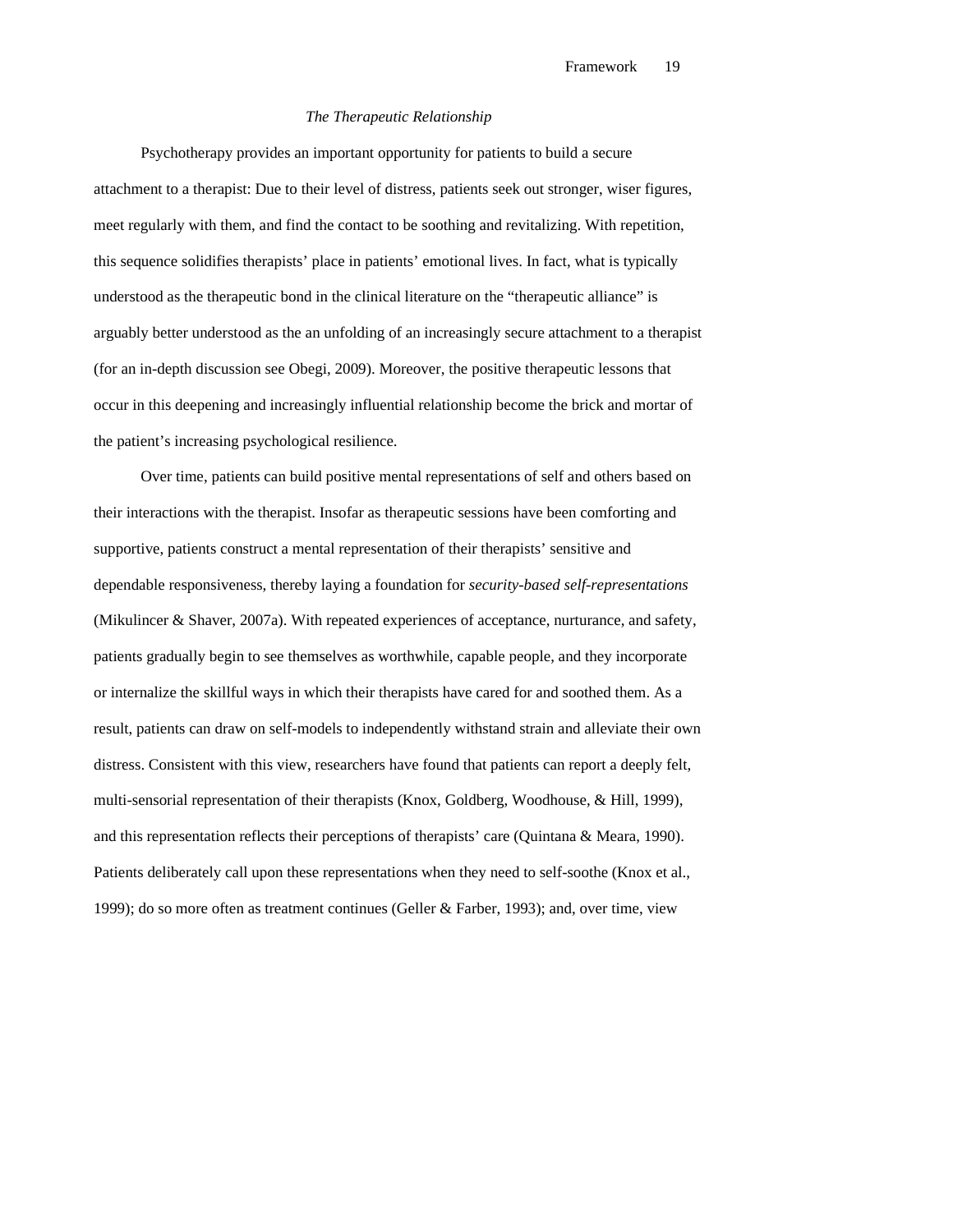themselves in a more benevolent and accepting light (Arnold, Farber, & Geller, 2000). Because mental representations of self and therapist are constructed during interpersonal exchanges that occur in the context of psychological suffering, they become strongly associated with one another and more available under stressful conditions.

These positive representations of therapist and self promote therapeutic change. Findings from clinical psychotherapy research and social-cognitive laboratory research support this view. Among the most reliable findings in psychotherapy research is that a strong therapeutic alliance, indicative of secure attachment, is strongly and positively associated with psychotherapy outcome (Martin, Garske, & Davis, 2000)—more so, in fact, than allegiance to a particular theory or technique (Wampold, 2001). In social-cognitive research, attachment security is consistently associated with fewer psychological problems or symptoms (Mikulincer & Shaver, 2007a) and, in the laboratory, priming secure attachment representations promotes a positive mood (e.g., Mikulincer et al., 2001), boosts self-esteem (Kumashiro & Sedikides, 2005), and mitigates, for example, symptoms of post-traumatic stress (Mikulincer, Shaver, & Horesh, 2006).

The extent to which patients see themselves as worthy and effective is, of course, dependent on therapists' own sense of security. Theoretically, insecure therapists are less well equipped to tolerate their own distress, let alone that of their patients. This leaves them vulnerable to activation of their own attachment-related concerns and maladaptive ways of coping. As result, they may be less able to remain open to their patients' needs, less able to provide attuned, well-timed interventions, and more susceptible to the negative countertransferences that insecure patients frequently evoke. Research findings to date are consistent with this view. Insecure therapists tend to be less empathic (Rubino, Barker, Roth, & Fearon, 2000), to develop weaker therapeutic alliances (e.g., Black, Hardy, Turpin, & Parry,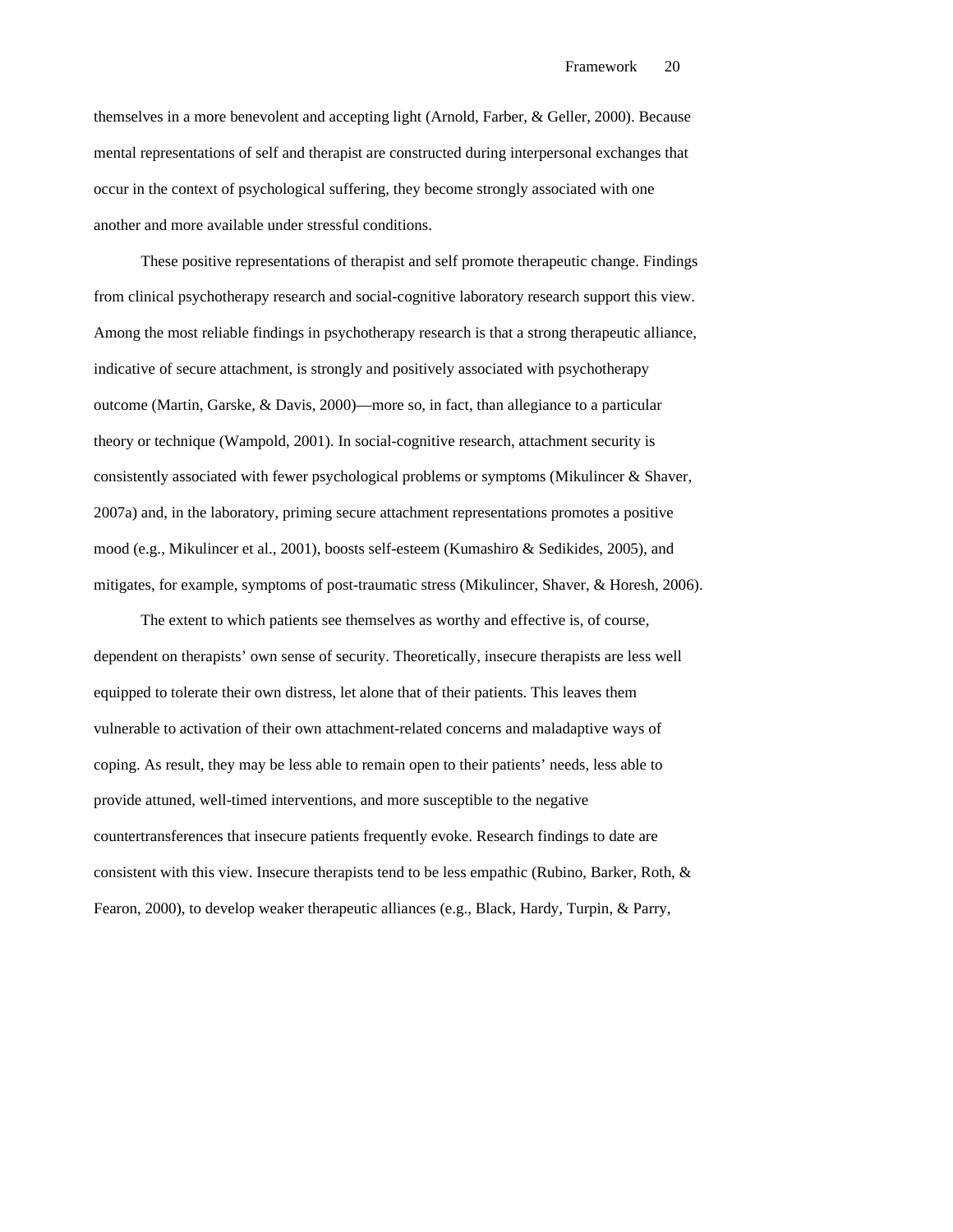2005), and to be critical and rejecting when paired with especially insecure patients (Mohr, Gelso, & Hill, 2005).

## *Therapeutic Change and Therapeutic Factors*

Attachment theory offers a specific view of what changes in psychotherapy, a view that is compatible with the common factors view of psychotherapy (e.g., Weinberger, 1995). Attachment theory also acknowledges that change can be facilitated in a variety of ways (i.e., multiple routes of therapeutic action; Gabbard & Westen, 2003).

### *Therapeutic Change*

As implied throughout this article, fortifying the broaden-and-build cycle of attachment security is a central means to achieve therapeutic change. The crux of the cycle is representations of caregiver availability and sensitivity that are stored in the form of declarative and procedural knowledge. Collectively, the representations have a script-like organization (Mikulincer et al., in press; Waters & Waters, 2006) consisting of a series of if-then contingencies. The "secure base script" goes something like this: "If I become distressed, others will gladly support me; I am capable of eliciting support and expect it to be effective; I expect to feel reassured and regulated, so much so that I can resume my activities." The neural networks that encode this script are deeply intertwined with other networks, such that triggering the secure-base script sets off a cascade of related coping scripts.

Psychological problems are more likely to appear when the secure-base script is not as accessible, detailed, and practiced as more insecure scripts. An important goal of psychotherapy is to reinforce components of the secure-base script (or in some cases, first build and then reinforce it) sufficiently so that the secure-base script is activated by default when distress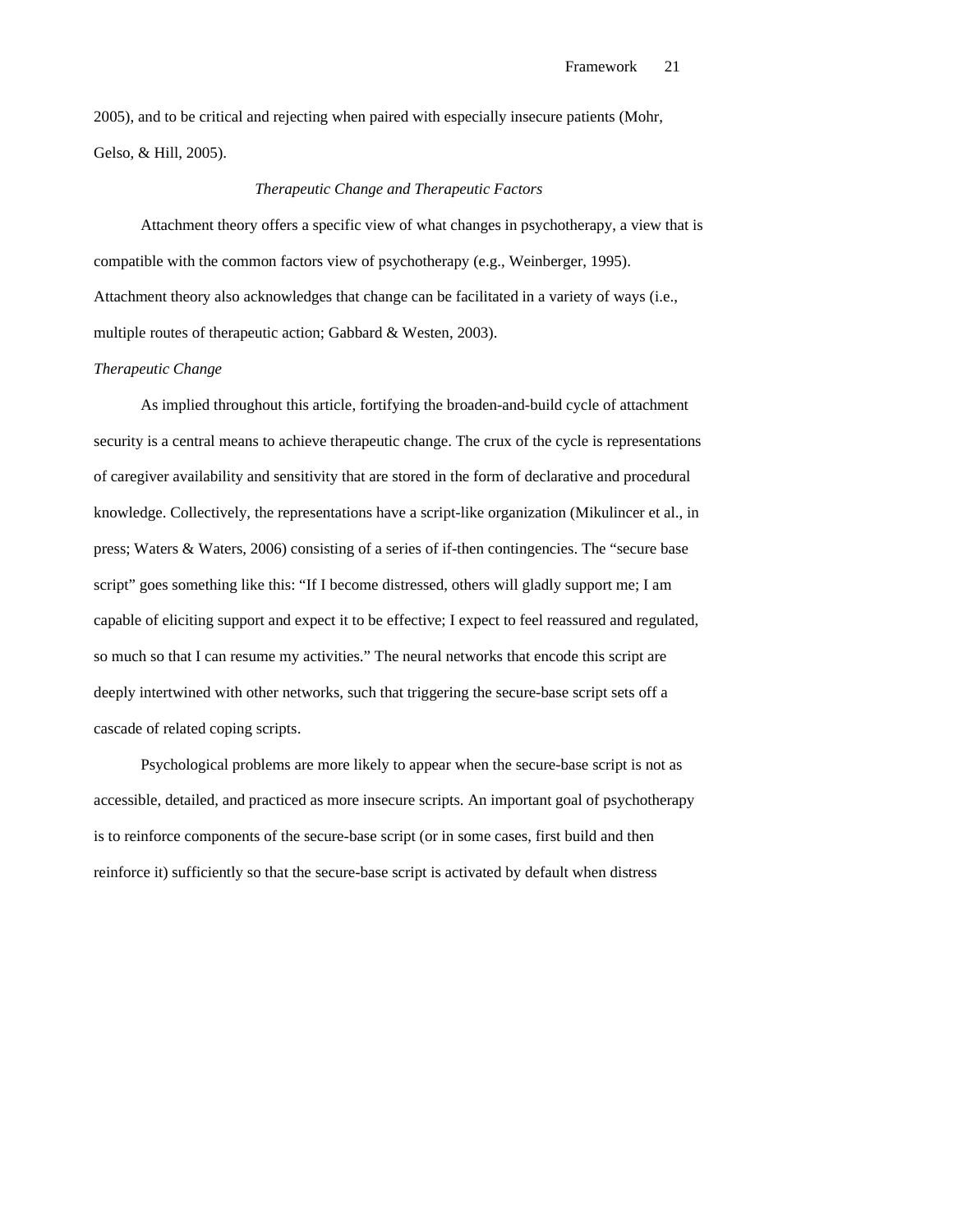occurs. A key factor in this process is engaging in a relationship with a security-enhancing attachment figure.

Four additional kinds of declarative and procedural knowledge help to perpetuate the broaden-and-build cycle's positive effects on well-being and psychological functioning: optimistic life appraisals, positive cognitive models of others, authentic self-esteem, and constructive coping strategies (Mikulincer & Shaver, 2008). When warm, soothing caregivers are reliably available, people develop optimistic beliefs about coping with distress. Distress is generally understood to be temporary, tolerable, and manageable. And although distress cannot always be avoided, there is sense that obstacles can be overcome and a faith that at least some control can be exerted over the outcomes. Optimistic appraisals insulate people from excessive catastrophic thinking, despair, and helplessness. Interactions with available and sensitively responsive attachment figures lead to a view of others as well-intentioned and supportive. The experience of caring and love contributes to a complementary sense of oneself as worthwhile and competent, and this, in turn, buffers a person's self-esteem from the inevitable rejections and failures that punctuate normal living. Security-enhancing experiences also build an authentic self that need not rely on defensive maneuvers to preserve self-confidence. Finally, receiving soothing care not only alleviates distress but imparts lessons about how to regulate intense emotions, solve problems effectively, mobilize support, and reframe stressful situations to make them less overwhelming.

#### *Therapeutic Factors*

In psychotherapy, fortifying the broaden-and-build cycle of attachment security requires two broad, therapeutic factors that we have already discussed: a secure climate in which an attachment to a clinician can develop and active techniques aimed at enhancing personal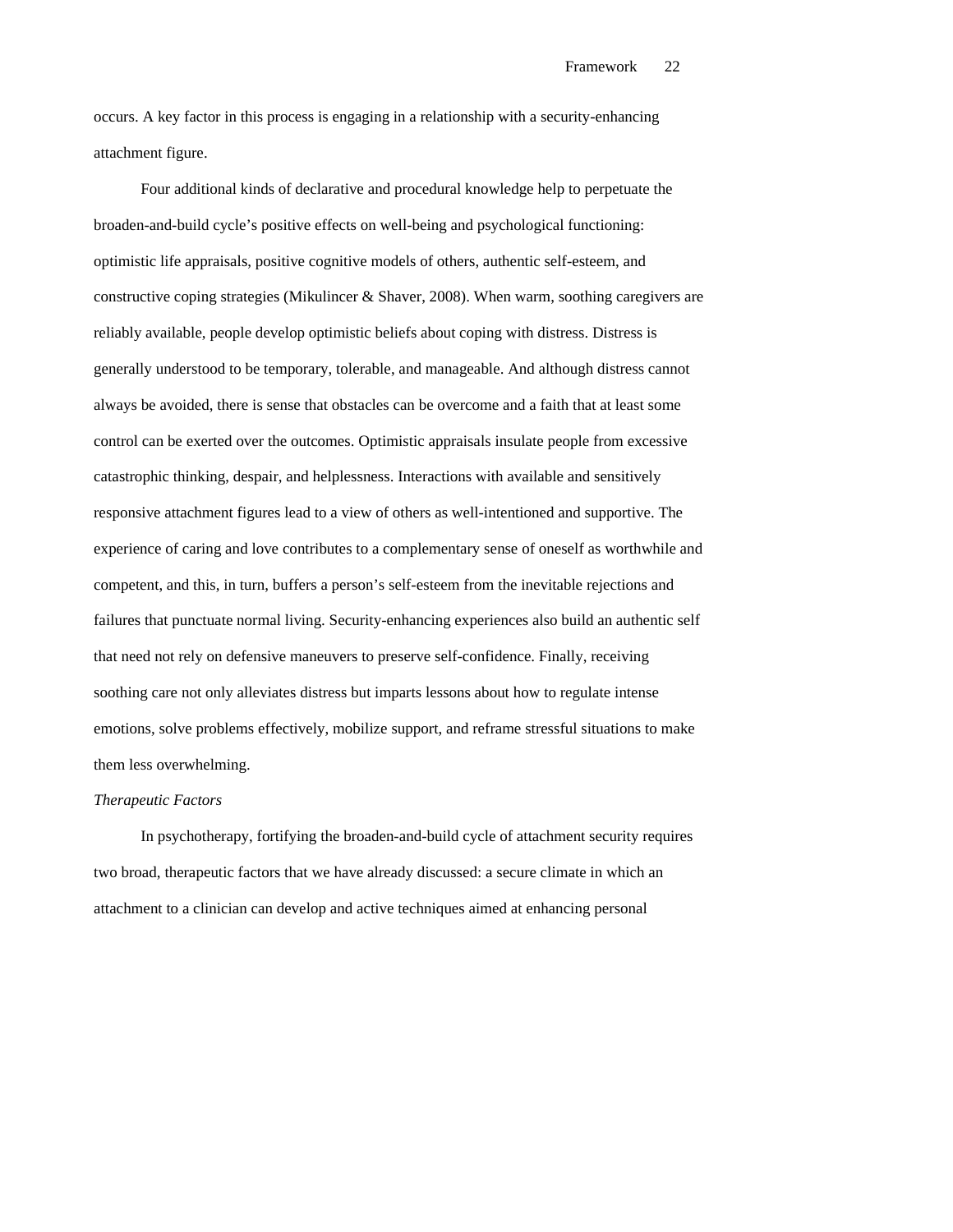adjustment. A secure climate increases trust and collaboration, dampens defenses, inspires hope, and provides the support necessary to entertain the sometimes frightening prospect of abandoning familiar defenses in order to permit constructive change. This kind of movement toward change often depends on a deepening relationship with a particular person who is reliably available and responsive. An intimate therapeutic relationship provides a fresh opportunity to examine internal working models that inhibit psychological growth and well-being, to revise beliefs and understandings, and to practice and internalize new ways of relating to oneself and others. These change processes are facilitated not only by the way clinicians treat their patients but by the active and tailored methods they use to teach patients new skills and broaden their perspectives.

### *Conclusion*

Although Bowlby designed his theory in a clinical context and for the benefit of clinicians, developmental, personality, and social psychologists did much of the work of subjecting his ideas to empirical tests. Nevertheless, over the past two decades attachment theory has found its ways into various approaches to psychotherapy—at first by playing a supporting role and then increasingly by providing a central framework for new psychotherapies. These therapies leverage attachment theory's ability to connect early experiences to emotion-regulation strategies, to conceptually integrate diverse methods of promoting change, to value actual interpersonal relationships as well as the intrapsychic domain, and to make sense of supportive, therapeutic relationships. Considerable work is still needed to explore and validate attachment theory's implications for psychotherapy. However, Bowlby's eclectic approach to theory construction, his theory's insights into intimate relationships, and attachment researchers' diligence in testing his ideas promise an exciting future for attachment-related psychotherapies.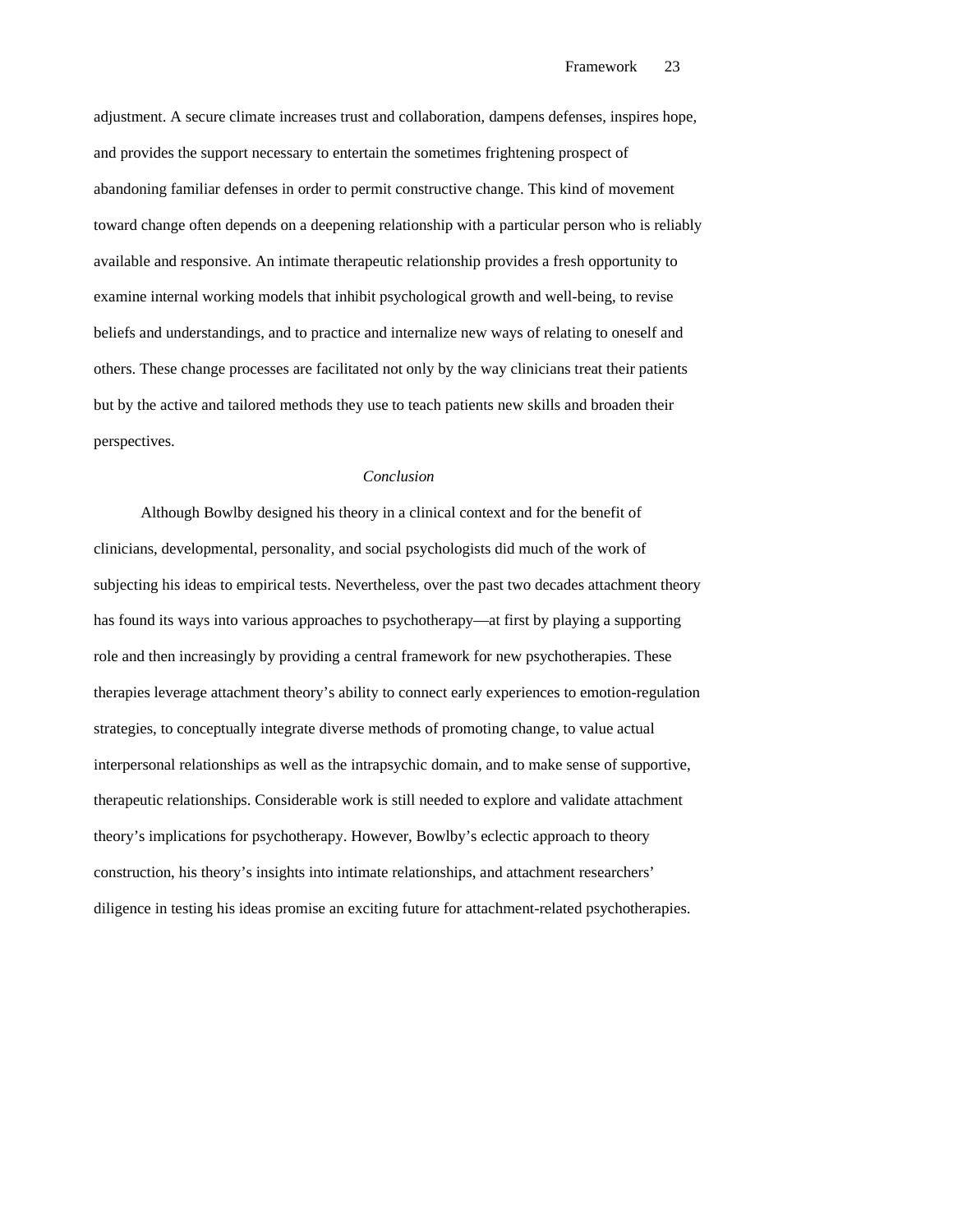## *Recommended Readings*

Cassidy, J., & Shaver, P. R. (Eds.). (2008). *Handbook of attachment: Theory, research, and clinical applications* (2nd edition). New York: Guilford Press.

Mikulincer, M., & Shaver, P. R. (2007a). *Attachment in adulthood: Structure, dynamics, and* 

*change*. New York: Guilford Press.

Obegi, J. H., & Berant, E. (Eds.). (2009). *Attachment theory and research in clinical work with adults*. New York: Guilford Press.

Wallin, D. J. (2007). *Attachment in psychotherapy*. New York: Guilford Press.

**Formatted:** German (Germany)

**Formatted:** German (Germany)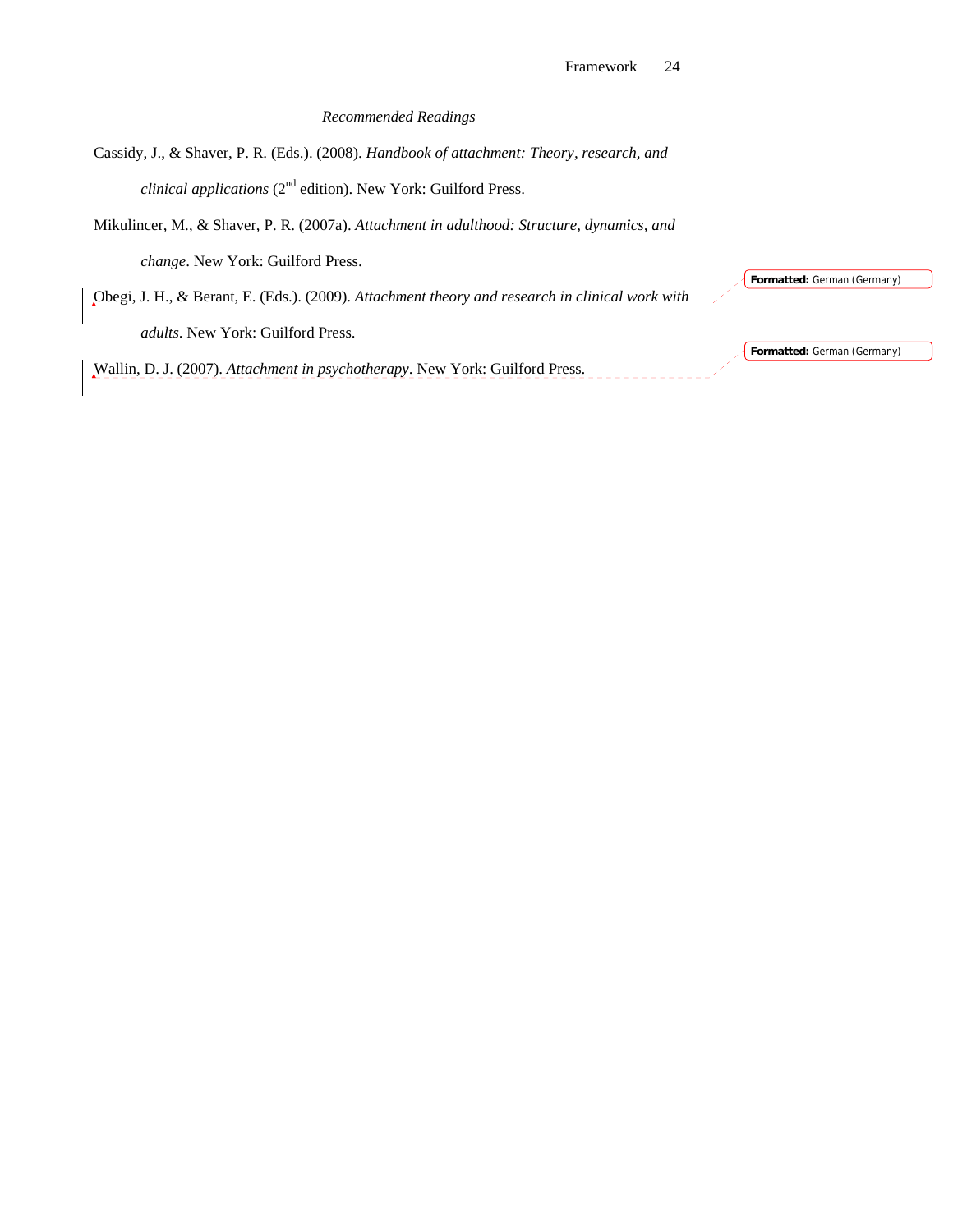## *References*

Arnold, E. G., Farber, B. A., & Geller, J. D. (2000). Changes in patients' self-representation over the course of psychotherapy*. Journal of the American Academy of Psychoanalysis and Dynamic Psychiatry*, *28,* 449–466.

Banai, E., Mikulincer, M., & Shaver, P. R. (2005). 'Selfobject' needs in Kohut's self psychology: Links with attachment, self-cohesion, affect regulation, and adjustment. *Psychoanalytic Psychology, 22*, 224–260.

- Black, S., Hardy, G., Turpin, G., & Parry, G. (2005). Self-reported attachment styles and therapeutic orientation of therapists and their relationship with reported general alliance quality and problems in therapy*. Psychology and Psychotherapy: Theory, Research and Practice*, *78,* 363–377.
- Bowlby, J. (1944). Forty-four juvenile thieves: their characters and home-life*. International Journal of Psycho-Analysis*, *25,* 19–53.
- Bowlby, J. (1951). Maternal care and mental health*. World Health Organization Monograph*, *Serial No. 2.*
- Bowlby, J. (1973). *Attachment and loss: Vol. 2 Separation: Anxiety and anger.* New York: Basic Books.
- Bowlby, J. (1977). The making and breaking of affectional bonds: II. Some principles of psychotherapy*. British Journal of Psychiatry, 130*, 421–431.
- Bowlby, J. (1980). *Attachment and loss: Vol. 3 Loss: Sadness and depression.* New York: Basic Books.
- Bowlby, J. (1982). *Attachment and loss: Vol. 1 Attachment* (2nd ed.). New York: Basic Books. (1st ed., 1969)

**Formatted:** German (Germany)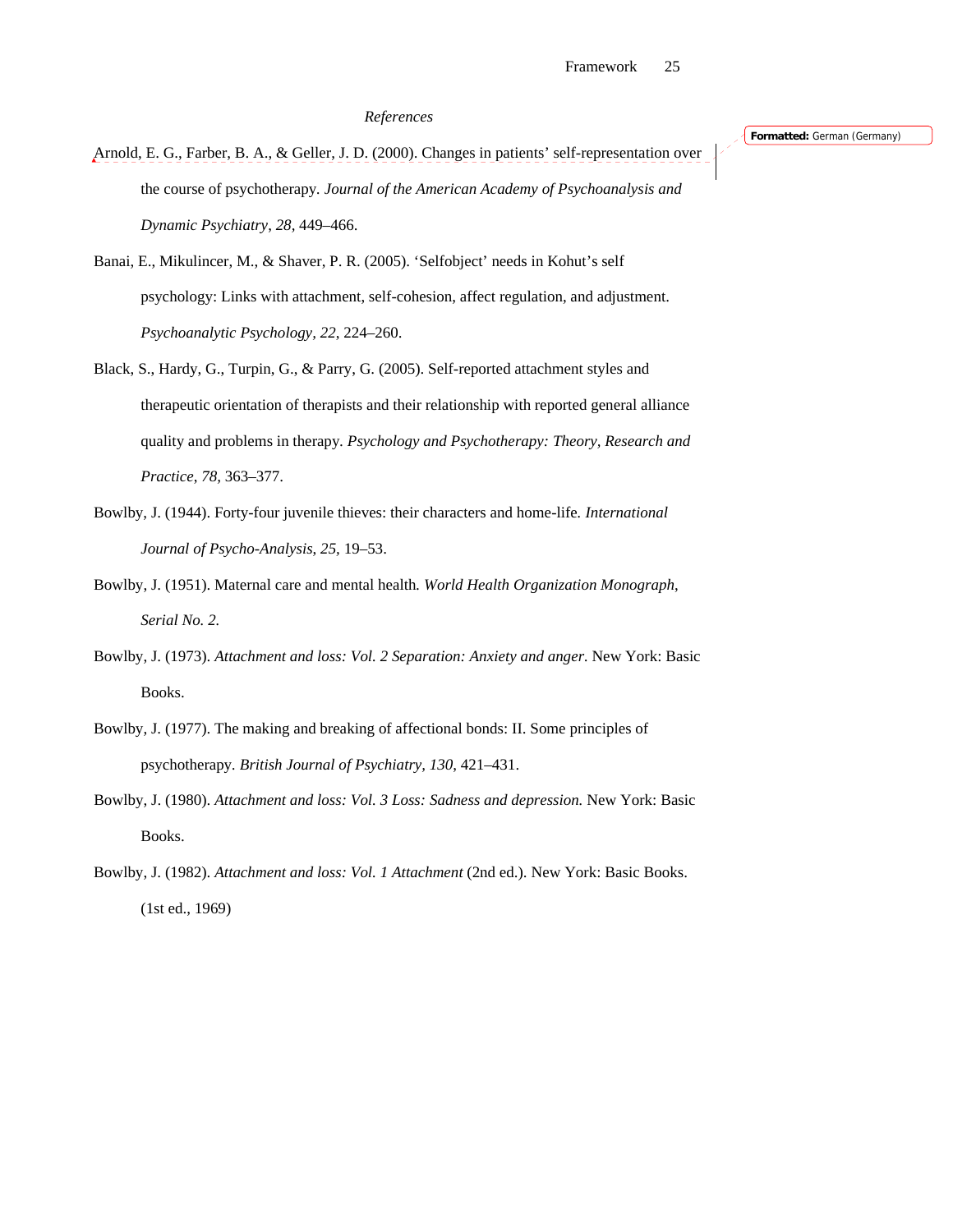Bowlby, J. (1988). *A secure base: Parent-child attachment and healthy human development.* New York: Basic Books.

Brennan, K. A., Clark, C. L., & Shaver, P. R. (1998). Self-report measurement of adult attachment: An integrative overview. In J. A. Simpson & W. S. Rholes (Eds.), *Attachment theory and close relationships* (pp. 46–76). New York: Guilford Press.

- Brennan, K. A., & Shaver, P. R. (1998). Attachment styles and personality disorders: Their connections to each other and to parental divorce, parental death, and perceptions of parental caregiving. *Journal of Personality, 66*, 835–878.
- Bretherton, I., & Munholland, K. A. (2008). Internal working models in attachment relationships: Elaborating a central construct. In J. Cassidy & P. R. Shaver (Eds.), *Handbook of attachment: Theory, research, and clinical applications* (2nd ed., pp. 102– 127). New York: Guilford Press.
- Cobb, R., & Davila, J. (2009). Internal working models and change. In J. H. Obegi & E. Berant (Eds.), *Attachment theory and research in clinical work with adults* (pp. 209–233). New York: Guilford Press.
- Crawford, T. N., Shaver, P. R., Cohen, P., Pilkonis, P. A., Gillath, O., & Kasen, S. (2006). Selfreported attachment, interpersonal aggression, and personality disorder in a prospective community sample of adolescents and adults. *Journal of Personality Disorders, 20*, 331– 351.
- Gabbard, G. O., & Westen, D. (2003). Rethinking therapeutic action*. International Journal of Psychoanalysis*, *84,* 823–841.
- Geller, J. D., & Farber, B. A. (1993). Factors influencing the process of internalization in psychotherapy*. Psychotherapy Research*, *3,* 166–180.

**Formatted:** German (Germany)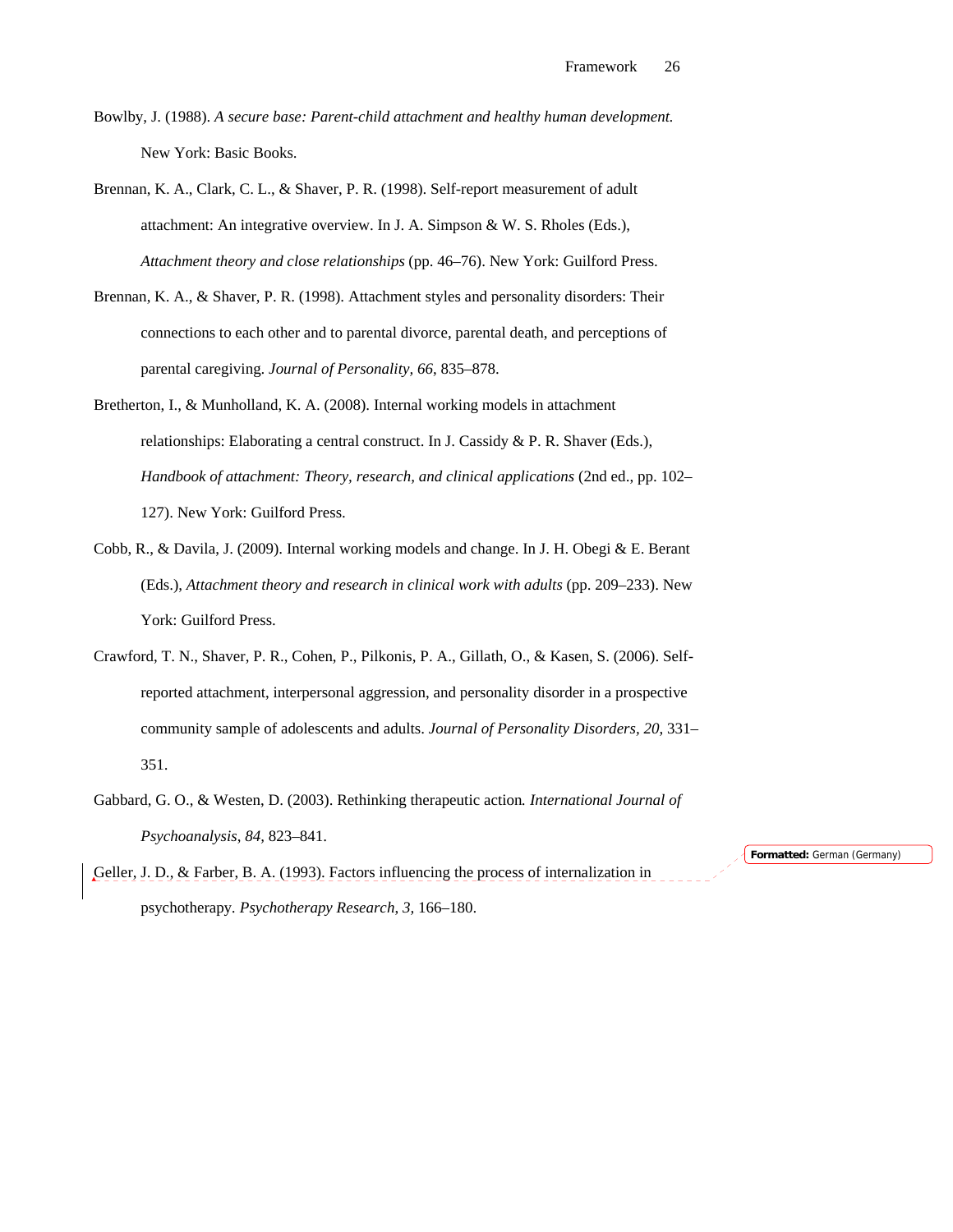- George, C., Kaplan, N., & Main, M. (1996). *Adult Attachment Interview* (3rd ed.). Unpublished manuscript, Department of Psychology, University of California, Berkeley.
- Gjerde, P. F., Onishi, M., & Carlson, K. S. (2004). Personality characteristics associated with romantic attachment: A comparison of interview and self-report methodologies*. Personality and Social Psychology Bulletin*, *30,* 1402–1415.
- Gurman, A. S., & Messer, S. B. (Eds.). (2003). *Essential psychotherapies: Theory and practice*. (2nd ed.). New York: Guilford Press.
- Hardy, G. E., Aldridge, J., Davidson, C., Rowe, C., & Reilly, S. (2004). Assessing and formulating attachment issues and styles in psychotherapy. *British Journal of Psychotherapy, 20*, 493–512.
- Hesse, E. (2008). The Adult Attachment Interview: Protocol, method of analysis, and empirical studies. In J. Cassidy & P. R. Shaver (Eds.), *Handbook of attachment: Theory, research, and clinical applications* (2nd ed., pp. 552–598). New York: Guilford Press.
- Holmes, J. (2001). *The search for the secure base: Attachment theory and psychotherapy.* London: Brunner-Routledge.
- Johnson, S. M. (2009). Attachment theory and emotionally focused therapy for individuals and couples: Perfect partners. In J. H. Obegi & E. Berant (Eds.), *Attachment theory and research in clinical work with adults* (pp. 410–433). New York: Guilford Press.
- Johnson, S. M., Makinen, J. A., & Millikin, J. W. (2001). Attachment injuries in couple relationships: A new perspective on impasses in couples therapy*. Journal of Marital and Family Therapy*, *27,* 145–155.

**Formatted:** Portuguese (Brazil)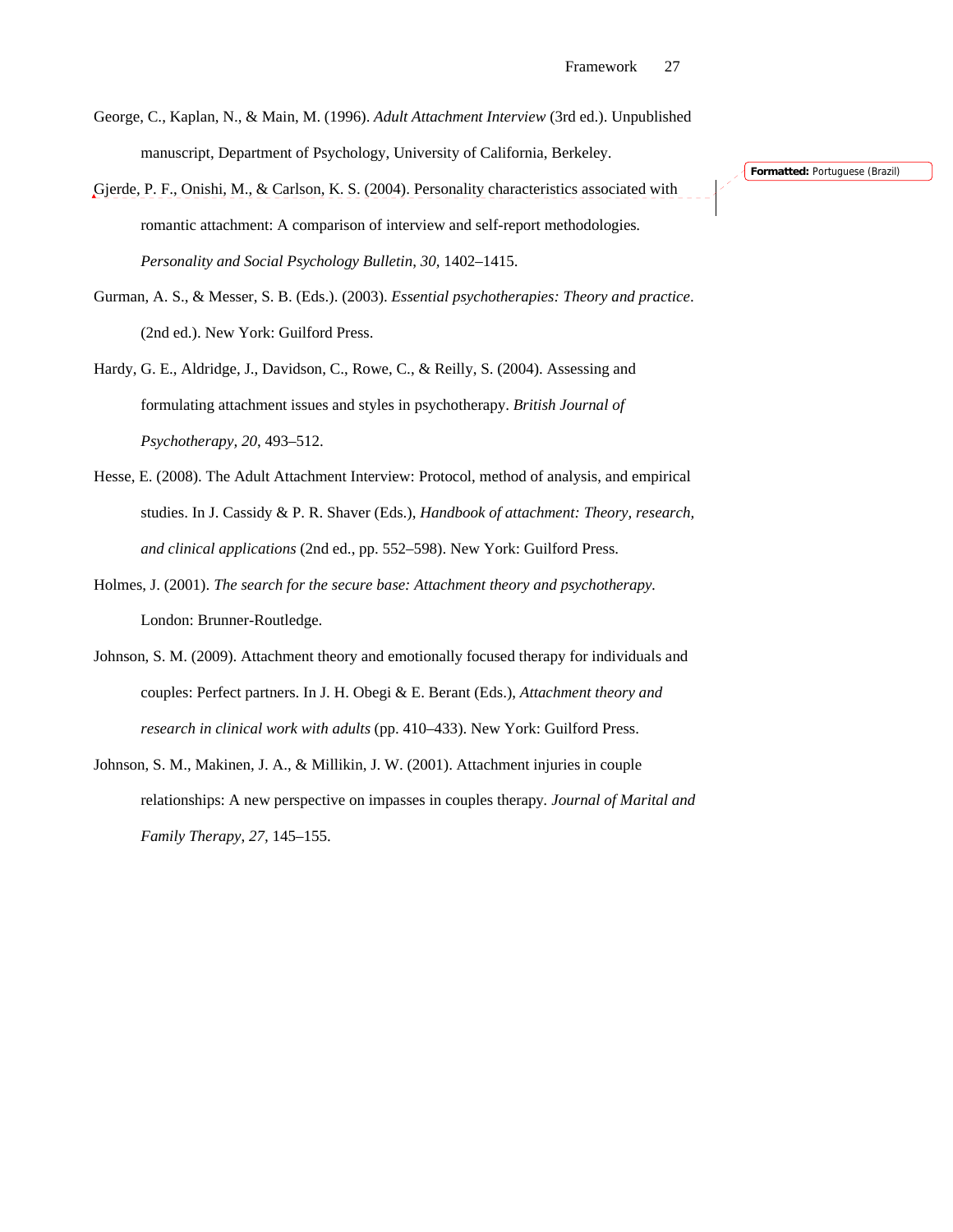- Kohut, H. (1971). *The analysis of the self: A systematic approach to the psychoanalytic treatment of narcissistic personality disorders*. New York: International Universities Press.
- Knox, S., Goldberg, J. L., Woodhouse, S. S., & Hill, C. E. (1999). Clients' internal representations of their therapists*. Journal of Counseling Psychology*, *46,* 244–256.
- Kumashiro, M., & Sedikides, C. (2005). Taking on board liability-focused information: Close positive relationships as a self-bolstering resource*. Psychological Science*, *16,* 732–739.
- Lopez, F. G. (2009). Clinical correlates of adult attachment organization. In J. H. Obegi & E. Berant (Eds.), *Attachment theory and research in clinical work with adults* (pp. 94–117). New York: Guilford Press.
- Mallinckrodt, B., Daly, K., & Wang, C. D. C. (2009). An attachment approach to adult psychotherapy. In J. H. Obegi & E. Berant (Eds.), *Attachment theory and research in clinical work with adults* (pp. 234–268). New York: Guilford Press.
- Mallinckrodt, B., Gantt, D. L., & Coble, H. M. (1995). Attachment patterns in the psychotherapy relationship: Development of the client attachment to therapist scale*. Journal of Counseling Psychology*, *42,* 307–317.
- Martin, D. J., Garske, J. P., & Davis, M. K. (2000). Relation of the therapeutic alliance with outcome and other variables: A meta-analytic review*. Journal of Consulting and Clinical Psychology*, *68,* 438–450.
- McBride, C., Atkinson, L., Quilty, L. C., & Bagby, R. M. (2006). Attachment as moderator of treatment outcome in major depression: A randomized control trial of interpersonal psychotherapy versus cognitive behavior therapy*. Journal of Consulting and Clinical Psychology*, *74,* 1041–1054.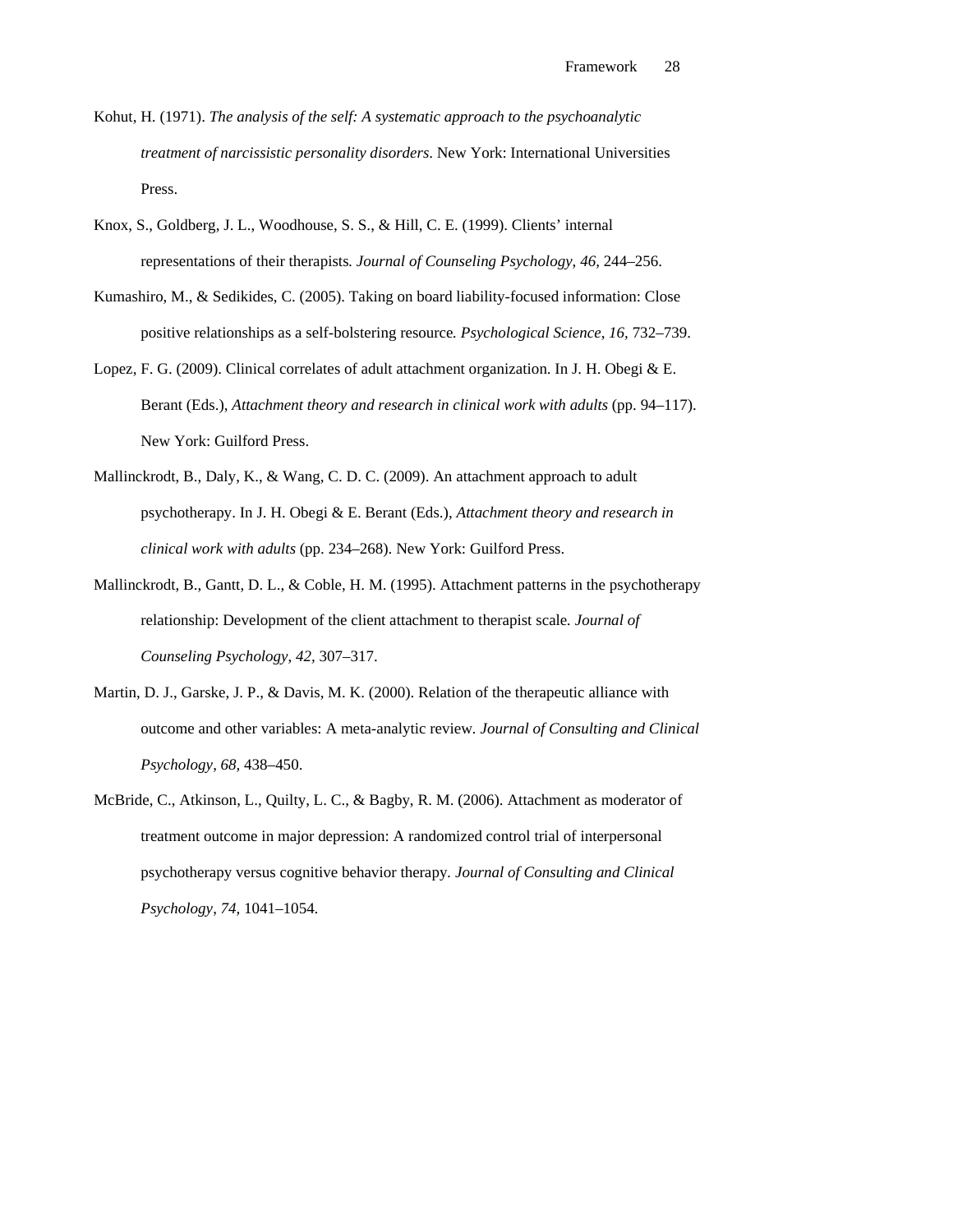- Mikulincer, M., Gillath, O., Halevy, V., Avihou, N., Avidan, S., & Eshkoli, N. (2001). Attachment theory and reactions to others' needs: Evidence that activation of the sense of attachment security promotes empathic responses*. Journal of Personality and Social Psychology*, *81,* 1205–1224.
- Mikulincer, M., & Shaver, P. R. (2007a). *Attachment in adulthood: Structure, dynamics, and change.* New York: Guilford Press.
- Mikulincer, M., & Shaver, P. R. (2007b). Boosting attachment security to promote mental health, prosocial values, and inter-group tolerance*. Psychological Inquiry*, *18,* 139–156.
- Mikulincer, M., Shaver, P. R., & Horesh, N. (2006). Attachment bases of emotion regulation and posttraumatic adjustment. In D. K. Snyder, J. Simpson, & J. N. Hughes (Eds.), *Emotion regulation in couples and families: Pathways to dysfunction and health* (pp. 77–99). Washington, DC: American Psychological Association.
- Mikulincer, M., & Shaver, P. R. (2004). Security-based self-representations in adulthood: Contents and processes. In W. S. Rholes & J. A. Simpson (Eds.), *Adult attachment: Theory, research, and clinical implications* (pp. 159–195). New York: Guilford Press.
- Mikulincer, M., & Shaver, P. R. (2008). Adult attachment and affect regulation. In J. Cassidy & P. R. Shaver (Eds.), *Handbook of attachment: Theory, research, and clinical applications* (2nd ed., pp. 503–531). New York: Guilford Press.
- Mikulincer, M., Shaver, P. R., Cassidy, J., & Berant, E. (2009). Attachment-related defensive processes. In J. H. Obegi & E. Berant (Eds.), *Attachment theory and research in clinical work with adults* (pp. 293–327). New York: Guilford Press.
- Mikulincer, M., Shaver, P. R., Sapir-Lavid, Y., Avihou-Kanza, N. (in press). What's inside the minds of securely and insecurely attached people? The secure-base script and its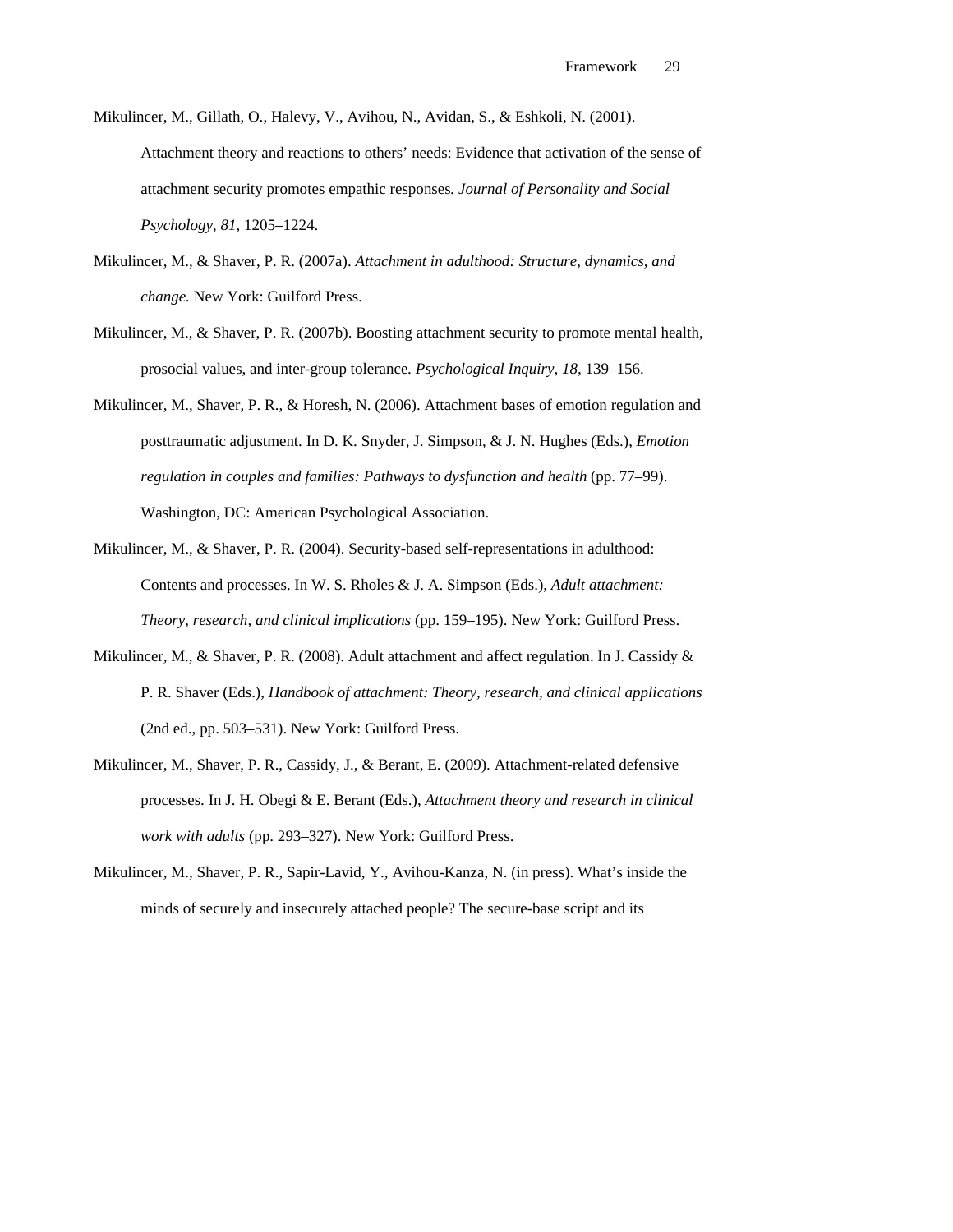associations with attachment-style dimensions. *Journal of Personality and Social Psychology.* 

- Mohr, J. J., Gelso, C. J., & Hill, C. E. (2005). Client and counselor trainee attachment as predictors of session evaluation and countertransference behavior in first counseling sessions*. Journal of Counseling Psychology*, *52,* 298–309.
- Obegi, J. H. (2008). The development of the client-therapist bond through the lens of attachment theory*. Psychotherapy: Theory, Research, Practice, Training*, *45,* 431–446.
- Quintana, S. M., & Meara, N. M. (1990). Internalization of therapeutic relationships in shortterm psychotherapy*. Journal of Counseling Psychology*, *37,* 123–130.
- Rogers, C. (1995). *On becoming a person: A therapist's view of psychotherapy.* New York; Houghton Mifflin (Mariner Books). (First ed., 1961)
- Rubino, G., Barker, C., Roth, T., & Fearon, P. (2000). Therapist empathy and depth of interpretation in response to potential alliance ruptures: The role of therapist and patient attachment styles*. Psychotherapy Research*, *10,* 408–420.
- Slade, A. (2004). The move from categories to process: Attachment phenomena and clinical evaluation*. Infant Mental Health Journal*, *25,* 269–283.
- Wampold, B. E. (2001). *The great psychotherapy debate: Models, methods, and findings.* Mahwah, NJ: Erlbaum.
- Waters, H. S., & Waters, E. (2006). The attachment working models concept: Among other things, we build script-like representations of secure base experiences*. Attachment and Human Development*, *8,* 185–197.
- Weinberger, J. (1995). Common factors aren't so common: The common factors dilemma*. Clinical Psychology: Science and Practice*, *2,* 45–69.

**Formatted:** Portuguese (Brazil)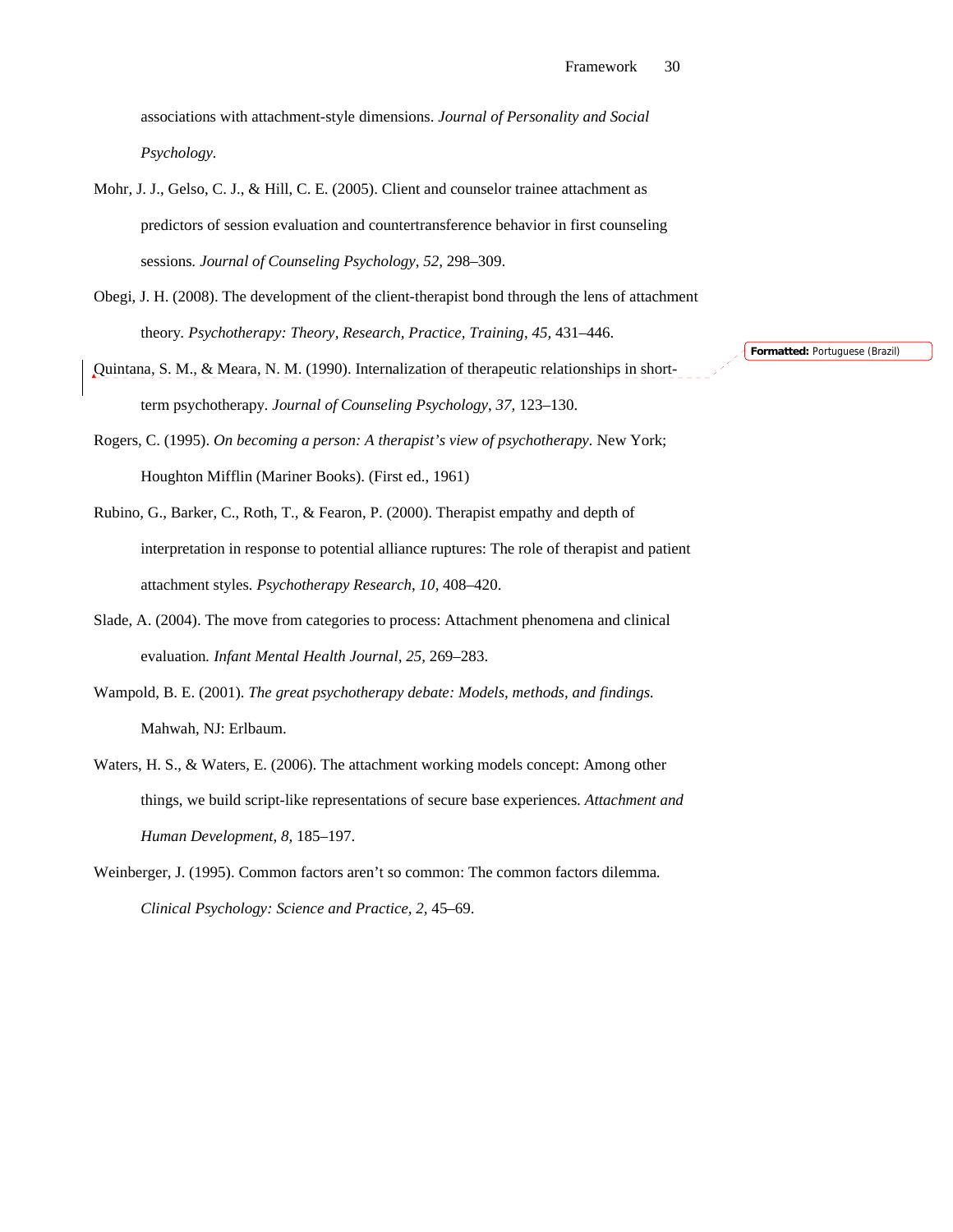Westen, D., Nakash, O., Thomas, C., & Bradley, R. (2006). Clinical assessment of attachment patterns and personality disorder in adolescents and adults*. Journal of Consulting and Clinical Psychology*, *74,* 1065–1085.